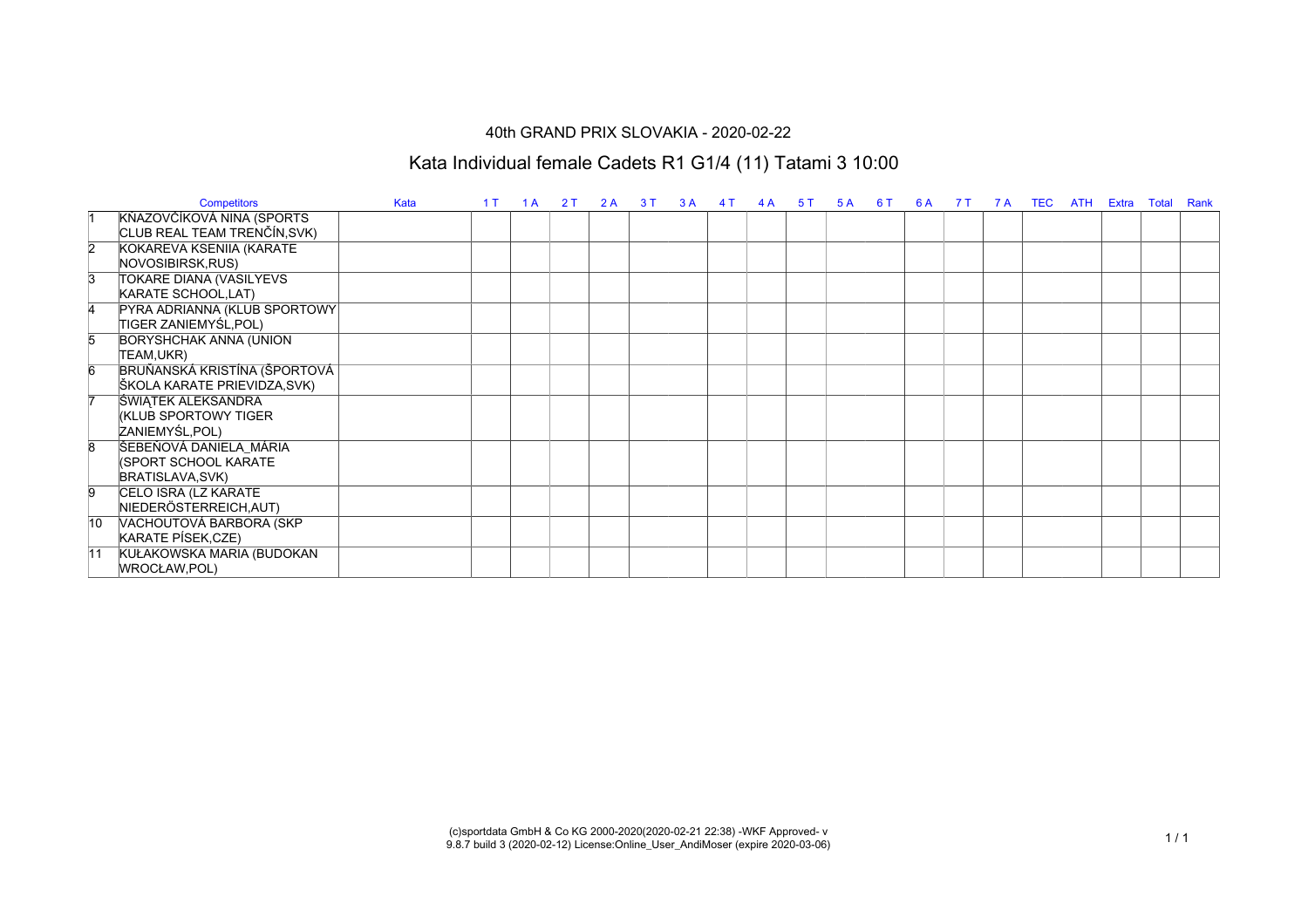# Kata Individual female Cadets R1 G2/4 (10) Tatami 3 10:45

|                  | <b>Competitors</b>             | Kata | 1T | 1A | 2T | 2A | 3T | 3A | 4T | 4 A | 5T | 5 A | 6 T | 6 A | 7 T | 7 A | <b>TEC</b> | ATH | Extra | Total | Rank |
|------------------|--------------------------------|------|----|----|----|----|----|----|----|-----|----|-----|-----|-----|-----|-----|------------|-----|-------|-------|------|
|                  | KISS MAJA (MTK BUDAPEST, HUN)  |      |    |    |    |    |    |    |    |     |    |     |     |     |     |     |            |     |       |       |      |
| 2                | MAJSEC ISKRA (CROATIA,CRO)     |      |    |    |    |    |    |    |    |     |    |     |     |     |     |     |            |     |       |       |      |
| 3                | <b>EIDLER ELENA (FRIEWAYS</b>  |      |    |    |    |    |    |    |    |     |    |     |     |     |     |     |            |     |       |       |      |
|                  | KARATEKLUB, AUT)               |      |    |    |    |    |    |    |    |     |    |     |     |     |     |     |            |     |       |       |      |
| 14               | HRNČÁRIKOVÁ MARIKA (SPORTS     |      |    |    |    |    |    |    |    |     |    |     |     |     |     |     |            |     |       |       |      |
|                  | CLUB REAL TEAM TRENČÍN, SVK)   |      |    |    |    |    |    |    |    |     |    |     |     |     |     |     |            |     |       |       |      |
|                  | TOŚ WIKTORIA (ATEMI BIELSKO-   |      |    |    |    |    |    |    |    |     |    |     |     |     |     |     |            |     |       |       |      |
|                  | BIAŁA, POL)                    |      |    |    |    |    |    |    |    |     |    |     |     |     |     |     |            |     |       |       |      |
| 6                | VALOVÁ ANNAMARIA (SEIGOKAN     |      |    |    |    |    |    |    |    |     |    |     |     |     |     |     |            |     |       |       |      |
|                  | SLOVAKIA, SVK)                 |      |    |    |    |    |    |    |    |     |    |     |     |     |     |     |            |     |       |       |      |
|                  | KORYCZAN AGNIESZKA             |      |    |    |    |    |    |    |    |     |    |     |     |     |     |     |            |     |       |       |      |
|                  | <b><i>IOGÓLNOPOLSKIE</i></b>   |      |    |    |    |    |    |    |    |     |    |     |     |     |     |     |            |     |       |       |      |
|                  | <b>STOWARZYSZENIE</b>          |      |    |    |    |    |    |    |    |     |    |     |     |     |     |     |            |     |       |       |      |
|                  | SHOTOKAN, POL)                 |      |    |    |    |    |    |    |    |     |    |     |     |     |     |     |            |     |       |       |      |
|                  | KIRSCHNEROVÁ ALICE-JANA (BUDO) |      |    |    |    |    |    |    |    |     |    |     |     |     |     |     |            |     |       |       |      |
|                  | KAN Z.S., CZE)                 |      |    |    |    |    |    |    |    |     |    |     |     |     |     |     |            |     |       |       |      |
| $\overline{9}$   | ŠEBEŇOVÁ HANA TEREZA (SPORT    |      |    |    |    |    |    |    |    |     |    |     |     |     |     |     |            |     |       |       |      |
|                  | SCHOOL KARATE BRATISLAVA, SVK) |      |    |    |    |    |    |    |    |     |    |     |     |     |     |     |            |     |       |       |      |
| 10 <sup>10</sup> | NESHINA LANA (VASILYEVS        |      |    |    |    |    |    |    |    |     |    |     |     |     |     |     |            |     |       |       |      |
|                  | KARATE SCHOOL, LAT)            |      |    |    |    |    |    |    |    |     |    |     |     |     |     |     |            |     |       |       |      |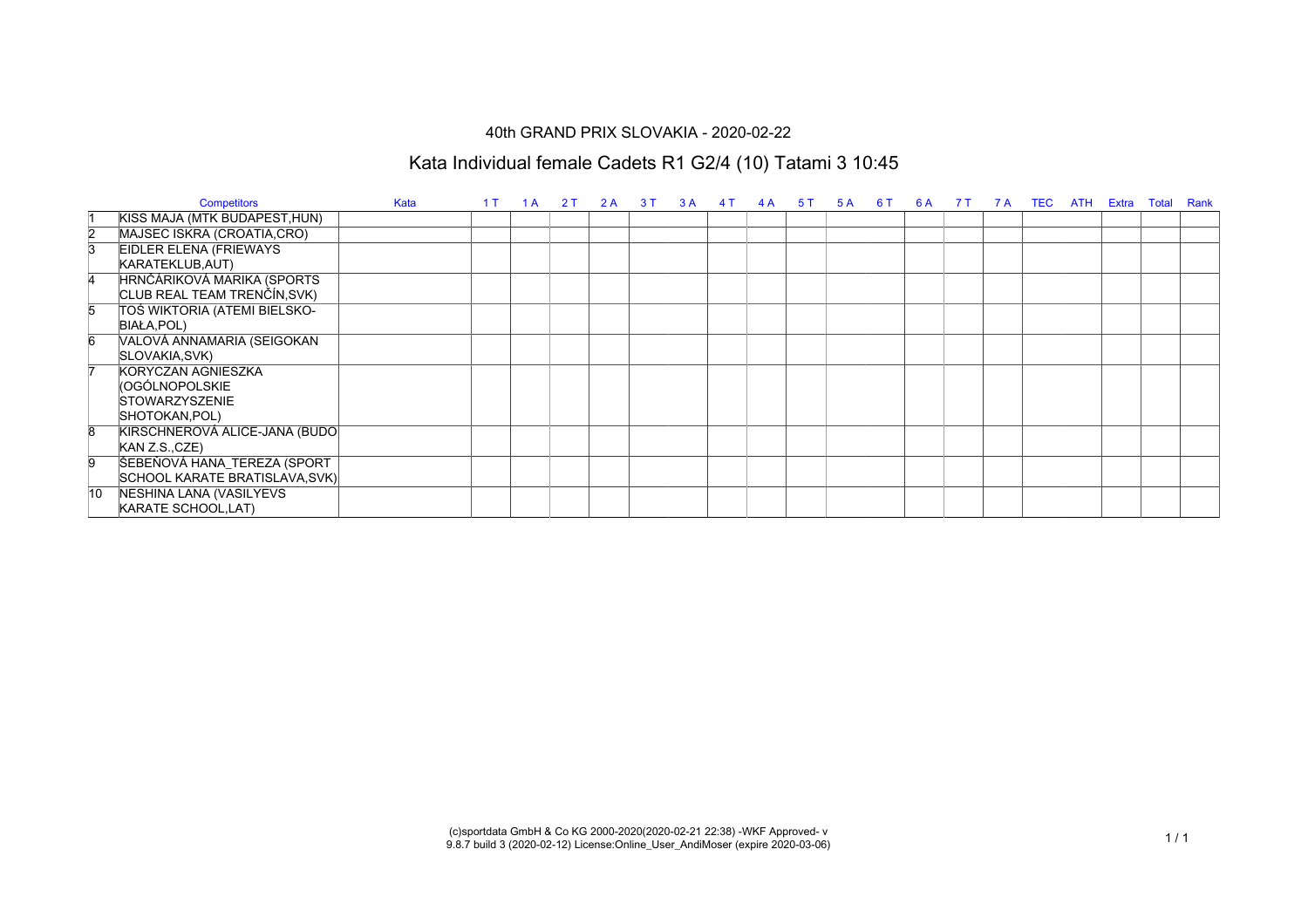# Kata Individual female Cadets R1 G3/4 (10) Tatami 4 10:10

|                  | <b>Competitors</b>                     | Kata | 1T | 1A | 2T | $2A$ $3T$ | $3A$ $4T$ | 4 A | 5T | 5A 6T | 6 A | 7T | 7 A | <b>TEC</b> | ATH Extra | Total Rank |  |
|------------------|----------------------------------------|------|----|----|----|-----------|-----------|-----|----|-------|-----|----|-----|------------|-----------|------------|--|
|                  | <b>GRGIC INGA (CROATIA,CRO)</b>        |      |    |    |    |           |           |     |    |       |     |    |     |            |           |            |  |
|                  | GAMOVA NATASA (SPORT SCHOOL            |      |    |    |    |           |           |     |    |       |     |    |     |            |           |            |  |
|                  | KARATE, SVK)                           |      |    |    |    |           |           |     |    |       |     |    |     |            |           |            |  |
| 13               | <b>WYSOCKA EMILIA (BUDOKAN</b>         |      |    |    |    |           |           |     |    |       |     |    |     |            |           |            |  |
|                  | <b>WROCŁAW, POL)</b>                   |      |    |    |    |           |           |     |    |       |     |    |     |            |           |            |  |
| 4                | MIŠEJOVÁ SIMONA (ŠPORTOVÁ              |      |    |    |    |           |           |     |    |       |     |    |     |            |           |            |  |
|                  | ŠKOLA KARATE PRIEVIDZA, SVK)           |      |    |    |    |           |           |     |    |       |     |    |     |            |           |            |  |
|                  | <b>TAKÁCS ESZTER (MTK)</b>             |      |    |    |    |           |           |     |    |       |     |    |     |            |           |            |  |
|                  | BUDAPEST, HUN)                         |      |    |    |    |           |           |     |    |       |     |    |     |            |           |            |  |
| 6                | GIERSZEWSKA ZUZANNA (KLUB              |      |    |    |    |           |           |     |    |       |     |    |     |            |           |            |  |
|                  | KARATE MUKUDORI, POL)                  |      |    |    |    |           |           |     |    |       |     |    |     |            |           |            |  |
|                  | <b>BEKTIC JASMINA (KARATE UNION</b>    |      |    |    |    |           |           |     |    |       |     |    |     |            |           |            |  |
|                  | WALSERFELD, AUT)                       |      |    |    |    |           |           |     |    |       |     |    |     |            |           |            |  |
| 18               | <b>PRIHODJKO EMILIJA (KARATE CLUB)</b> |      |    |    |    |           |           |     |    |       |     |    |     |            |           |            |  |
|                  | TAN,LAT)                               |      |    |    |    |           |           |     |    |       |     |    |     |            |           |            |  |
|                  | ONDROUŠKOVÁ AMÁLIE (KARATE             |      |    |    |    |           |           |     |    |       |     |    |     |            |           |            |  |
|                  | <b>TYGR OSTRAVA, CZE)</b>              |      |    |    |    |           |           |     |    |       |     |    |     |            |           |            |  |
| 10 <sup>10</sup> | ŠKOLNÍKOVÁ VIKTÓRIA (C.B.U.M           |      |    |    |    |           |           |     |    |       |     |    |     |            |           |            |  |
|                  | <b>BUDOKAN ZVOLEN, SVK)</b>            |      |    |    |    |           |           |     |    |       |     |    |     |            |           |            |  |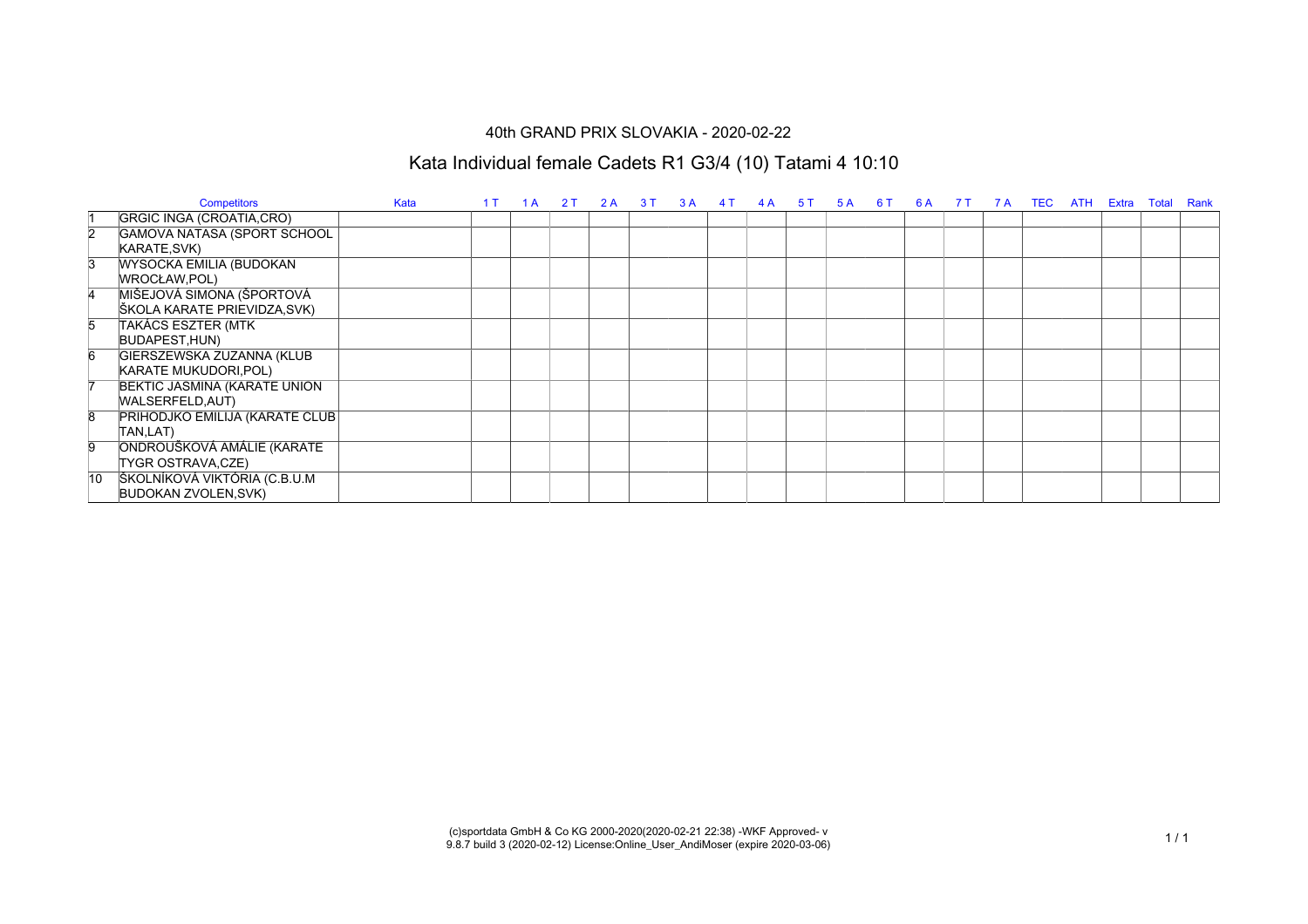# Kata Individual female Cadets R1 G4/4 (10) Tatami 4 10:50

|                  | <b>Competitors</b>             | Kata | 1T | 1A | 2T |  | 2A 3T 3A 4T 4A 5T |  |  | 5A 6T 6A 7T |  | <b>7 A</b> |  | TEC ATH Extra Total Rank |  |
|------------------|--------------------------------|------|----|----|----|--|-------------------|--|--|-------------|--|------------|--|--------------------------|--|
|                  | <b>TREJO MELANIE (FRIEWAYS</b> |      |    |    |    |  |                   |  |  |             |  |            |  |                          |  |
|                  | KARATEKLUB, AUT)               |      |    |    |    |  |                   |  |  |             |  |            |  |                          |  |
| $\mathsf{2}$     | LEWANDOWSKA WIKTORIA           |      |    |    |    |  |                   |  |  |             |  |            |  |                          |  |
|                  | <b>KLUB SPORTOWY TIGER</b>     |      |    |    |    |  |                   |  |  |             |  |            |  |                          |  |
|                  | ZANIEMYŚL, POL)                |      |    |    |    |  |                   |  |  |             |  |            |  |                          |  |
| 3                | NIKOVÁ ALICA (KARATE KLUB      |      |    |    |    |  |                   |  |  |             |  |            |  |                          |  |
|                  | TREND, SVK)                    |      |    |    |    |  |                   |  |  |             |  |            |  |                          |  |
| 4                | LÍŠKOVÁ LAURA (ŠPORTOVÁ ŠKOLA  |      |    |    |    |  |                   |  |  |             |  |            |  |                          |  |
|                  | KARATE PRIEVIDZA, SVK)         |      |    |    |    |  |                   |  |  |             |  |            |  |                          |  |
| 5                | HLAVÁČOVÁ PETRA (KARATE KLUB   |      |    |    |    |  |                   |  |  |             |  |            |  |                          |  |
|                  | ŠIN-MU HODONÍN, CZE)           |      |    |    |    |  |                   |  |  |             |  |            |  |                          |  |
| l6               | JANOTA JOANNA (ATEMI BIELSKO-  |      |    |    |    |  |                   |  |  |             |  |            |  |                          |  |
|                  | BIAŁA, POL)                    |      |    |    |    |  |                   |  |  |             |  |            |  |                          |  |
|                  | HORVAT STELA (CROATIA,CRO)     |      |    |    |    |  |                   |  |  |             |  |            |  |                          |  |
| 8                | RUDOLF KIRA (UTE HUNGARY, HUN) |      |    |    |    |  |                   |  |  |             |  |            |  |                          |  |
|                  | ADÁMKOVÁ LENKA (SLOVSPORT      |      |    |    |    |  |                   |  |  |             |  |            |  |                          |  |
|                  | TRNAVA, SVK)                   |      |    |    |    |  |                   |  |  |             |  |            |  |                          |  |
| 10 <sup>10</sup> | LUCEVICA MARIJA (VASILYEVS     |      |    |    |    |  |                   |  |  |             |  |            |  |                          |  |
|                  | KARATE SCHOOL, LAT)            |      |    |    |    |  |                   |  |  |             |  |            |  |                          |  |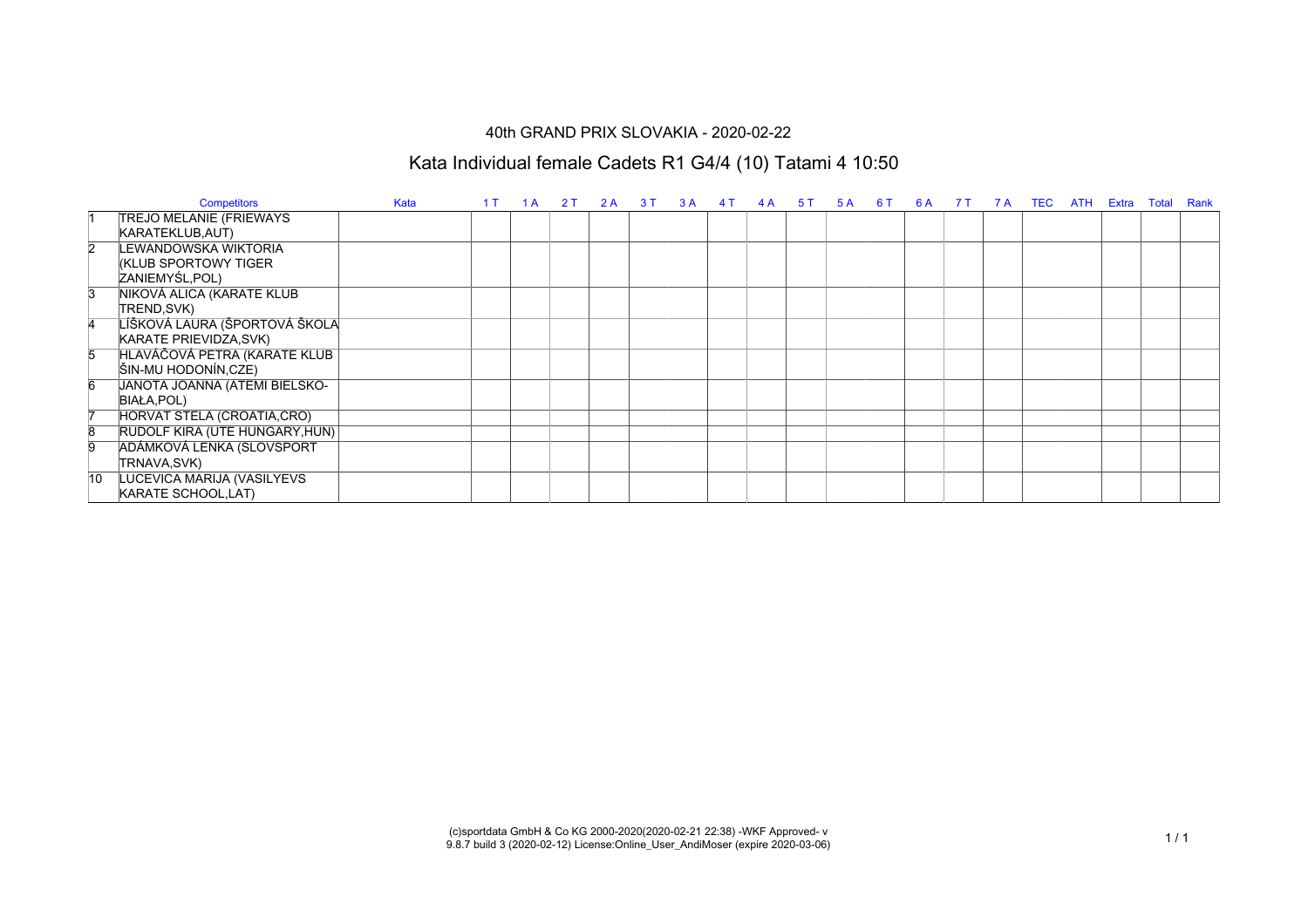# Kata Individual female Juniors R1 G1/4 (8) Tatami 3 13:55

|                | <b>Competitors</b>                  | Kata | 1T | 1A | 2T | $2A$ $3T$ | $3A$ 4 T | 4A 5T |  | 5A 6T | 6 A | 7T | <b>7 A</b> | <b>TEC</b> | ATH | Extra | Total Rank |  |
|----------------|-------------------------------------|------|----|----|----|-----------|----------|-------|--|-------|-----|----|------------|------------|-----|-------|------------|--|
| l1             | <b>TAKACOVA TEREZA (SPORT</b>       |      |    |    |    |           |          |       |  |       |     |    |            |            |     |       |            |  |
|                | SCHOOL KARATE BRATISLAVA, SVK)      |      |    |    |    |           |          |       |  |       |     |    |            |            |     |       |            |  |
| $\overline{2}$ | RANIOWSKA OLIWIA (LUDOWY            |      |    |    |    |           |          |       |  |       |     |    |            |            |     |       |            |  |
|                | ZESPÓŁ SPORTOWY KARATE-DO           |      |    |    |    |           |          |       |  |       |     |    |            |            |     |       |            |  |
|                | GŁUBCZYCE, POL)                     |      |    |    |    |           |          |       |  |       |     |    |            |            |     |       |            |  |
| $\overline{3}$ | TURNER NICOLE (MALDEN KARATE        |      |    |    |    |           |          |       |  |       |     |    |            |            |     |       |            |  |
|                | ACADEMY, ENG)                       |      |    |    |    |           |          |       |  |       |     |    |            |            |     |       |            |  |
| 4              | <b>BERGER JACQUELINE (KARATE</b>    |      |    |    |    |           |          |       |  |       |     |    |            |            |     |       |            |  |
|                | VORARLBERG, AUT)                    |      |    |    |    |           |          |       |  |       |     |    |            |            |     |       |            |  |
| 5              | <b>TREJO MELANIE (FRIEWAYS</b>      |      |    |    |    |           |          |       |  |       |     |    |            |            |     |       |            |  |
|                | KARATEKLUB, AUT)                    |      |    |    |    |           |          |       |  |       |     |    |            |            |     |       |            |  |
| 6              | BRUŇANSKÁ KRISTÍNA (ŠPORTOVÁ        |      |    |    |    |           |          |       |  |       |     |    |            |            |     |       |            |  |
|                | ŠKOLA KARATE PRIEVIDZA, SVK)        |      |    |    |    |           |          |       |  |       |     |    |            |            |     |       |            |  |
| 17             | <b>FARAGO REKA (UTE</b>             |      |    |    |    |           |          |       |  |       |     |    |            |            |     |       |            |  |
|                | HUNGARY, HUN)                       |      |    |    |    |           |          |       |  |       |     |    |            |            |     |       |            |  |
| 8              | <b>TKACHENKO DANIELA (VASILYEVS</b> |      |    |    |    |           |          |       |  |       |     |    |            |            |     |       |            |  |
|                | KARATE SCHOOL, LAT)                 |      |    |    |    |           |          |       |  |       |     |    |            |            |     |       |            |  |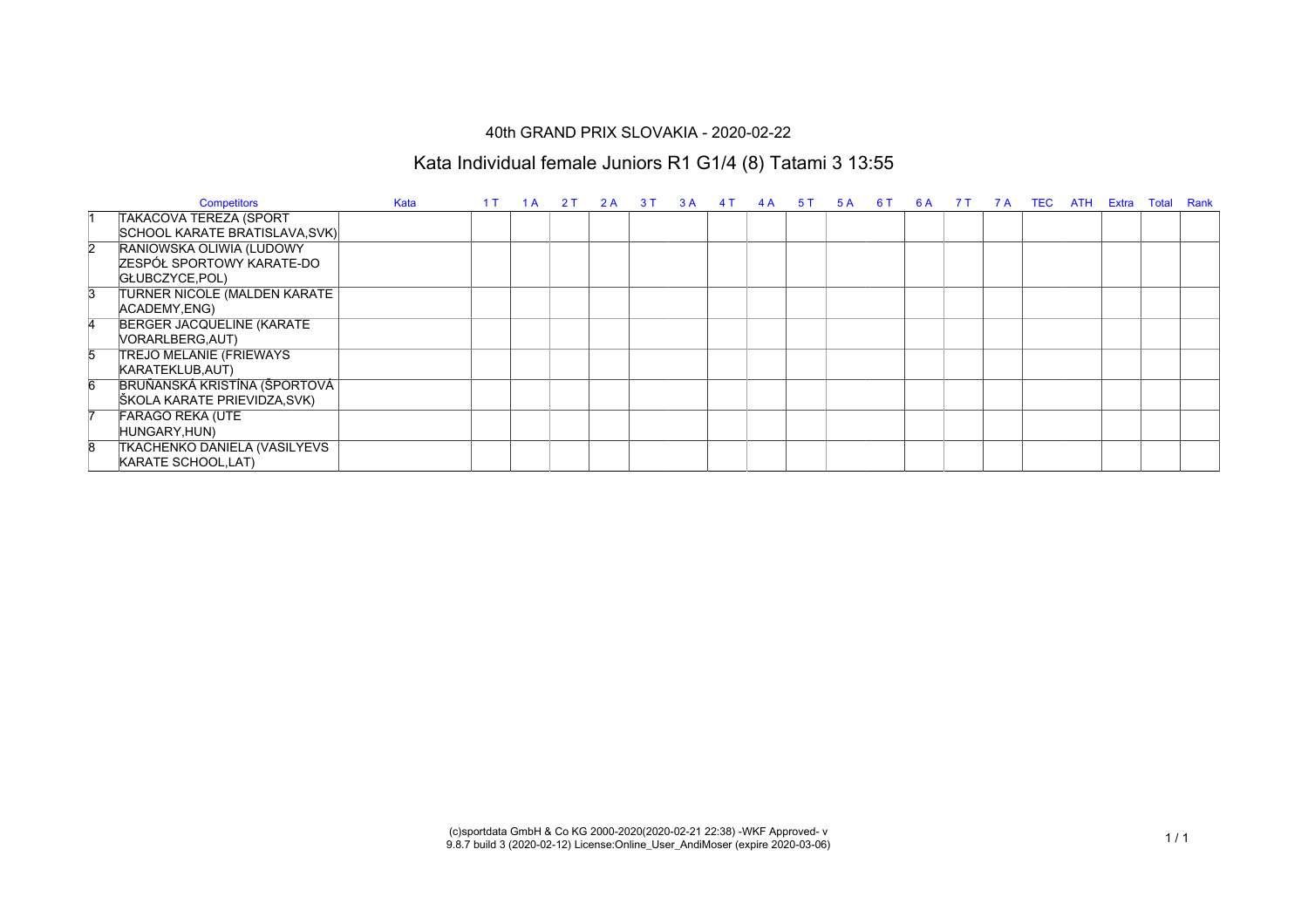# Kata Individual female Juniors R1 G2/4 (7) Tatami 3 14:30

|    | <b>Competitors</b>             | Kata | 1T 1A 2T 2A 3T 3A 4T 4A 5T 5A 6T 6A 7T 7A TEC ATH Extra Total Rank |  |  |  |  |  |  |  |  |  |
|----|--------------------------------|------|--------------------------------------------------------------------|--|--|--|--|--|--|--|--|--|
|    | JANOTA JOANNA (ATEMI BIELSKO-  |      |                                                                    |  |  |  |  |  |  |  |  |  |
|    | BIAŁA, POL)                    |      |                                                                    |  |  |  |  |  |  |  |  |  |
|    | EIDLER ANNA_LENA (FRIEWAYS     |      |                                                                    |  |  |  |  |  |  |  |  |  |
|    | KARATEKLUB, AUT)               |      |                                                                    |  |  |  |  |  |  |  |  |  |
|    | SLOVÁKOVÁ ADRIANA (SPORTS      |      |                                                                    |  |  |  |  |  |  |  |  |  |
|    | CLUB REAL TEAM TRENČÍN, SVK)   |      |                                                                    |  |  |  |  |  |  |  |  |  |
| 4  | VAŠÍČKOVÁ TEREZA (BUDO KAN     |      |                                                                    |  |  |  |  |  |  |  |  |  |
|    | Z.S., CZE                      |      |                                                                    |  |  |  |  |  |  |  |  |  |
| 15 | JELEN NIKA (CROATIA,CRO)       |      |                                                                    |  |  |  |  |  |  |  |  |  |
| k. | NOVOROLSKA EVA (SPORT          |      |                                                                    |  |  |  |  |  |  |  |  |  |
|    | SCHOOL KARATE BRATISLAVA, SVK) |      |                                                                    |  |  |  |  |  |  |  |  |  |
|    | STYCZYŃSKA JOANNA (KLUB        |      |                                                                    |  |  |  |  |  |  |  |  |  |
|    | KARATE KAMIKAZE, POL)          |      |                                                                    |  |  |  |  |  |  |  |  |  |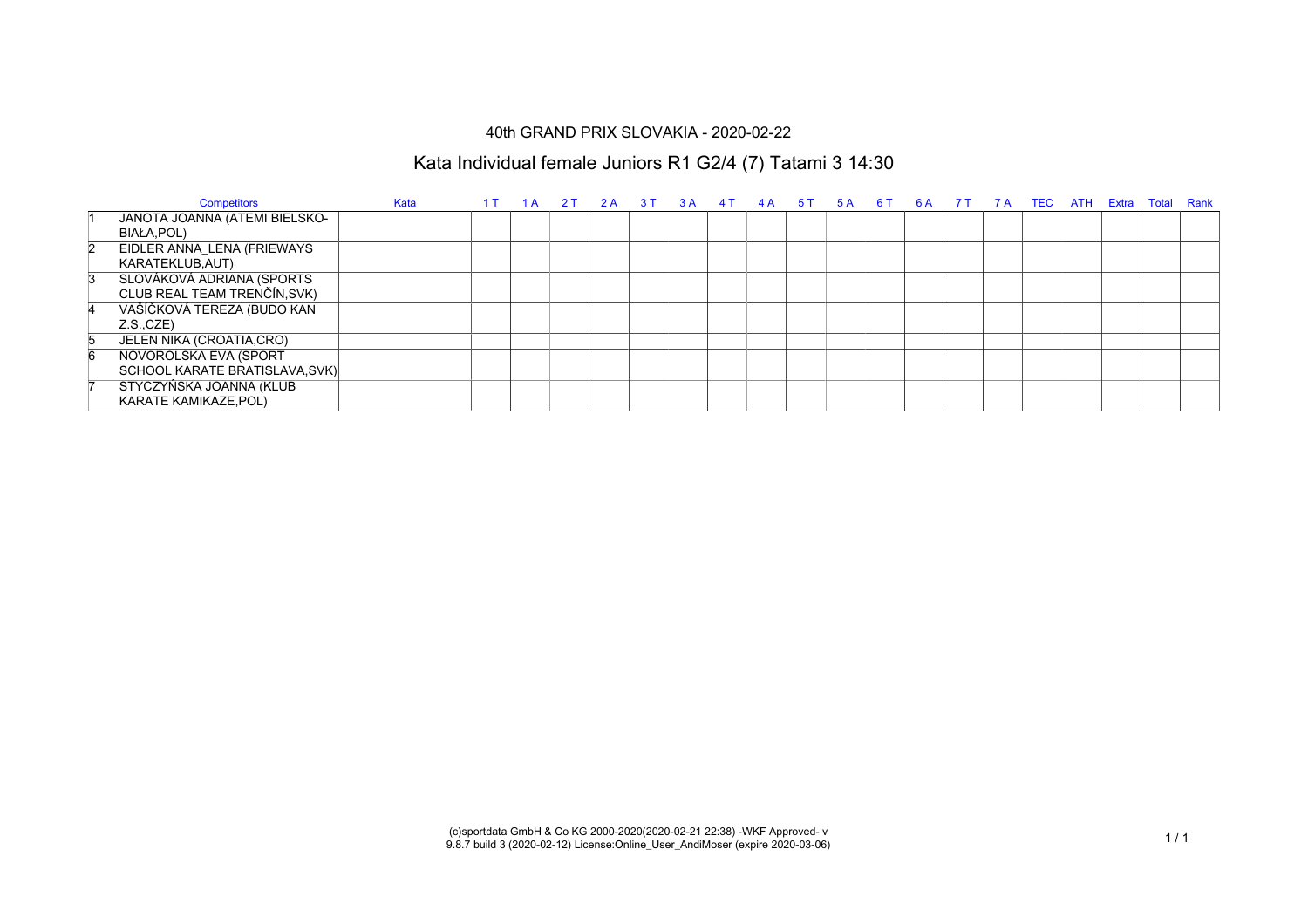# Kata Individual female Juniors R1 G3/4 (7) Tatami 4 14:05

|    | <b>Competitors</b>                   | Kata | 1A | 2T |  | 2A 3T 3A 4T |  | 4 A 5 T 5 A 6 T 6 A 7 T |  |  | 7 A | <b>TEC</b> | ATH Extra | Total | Rank |
|----|--------------------------------------|------|----|----|--|-------------|--|-------------------------|--|--|-----|------------|-----------|-------|------|
|    | <b>DROPPOVA NELL (SPORT SCHOOL</b>   |      |    |    |  |             |  |                         |  |  |     |            |           |       |      |
|    | KARATE BRATISLAVA, SVK)              |      |    |    |  |             |  |                         |  |  |     |            |           |       |      |
|    | <b>TOKARE DIANA (VASILYEVS</b>       |      |    |    |  |             |  |                         |  |  |     |            |           |       |      |
|    | KARATE SCHOOL, LAT)                  |      |    |    |  |             |  |                         |  |  |     |            |           |       |      |
| ß  | TÓTH VANDA (JUSTITIA FUJI-YAMA       |      |    |    |  |             |  |                         |  |  |     |            |           |       |      |
|    | SE, HUN)                             |      |    |    |  |             |  |                         |  |  |     |            |           |       |      |
|    | <b>FLASCHBERGER SARAH (INOUE-HA)</b> |      |    |    |  |             |  |                         |  |  |     |            |           |       |      |
|    | KARATE-DO FELDKIRCHEN, AUT)          |      |    |    |  |             |  |                         |  |  |     |            |           |       |      |
| 15 | PRACHNIO ALEKSANDRA (KLUB            |      |    |    |  |             |  |                         |  |  |     |            |           |       |      |
|    | KARATE KAMIKAZE, POL)                |      |    |    |  |             |  |                         |  |  |     |            |           |       |      |
| l6 | KOKAREVA KSENIIA (KARATE             |      |    |    |  |             |  |                         |  |  |     |            |           |       |      |
|    | NOVOSIBIRSK, RUS)                    |      |    |    |  |             |  |                         |  |  |     |            |           |       |      |
|    | NIKOVÁ SOŇA (KARATE KLUB             |      |    |    |  |             |  |                         |  |  |     |            |           |       |      |
|    | TREND, SVK)                          |      |    |    |  |             |  |                         |  |  |     |            |           |       |      |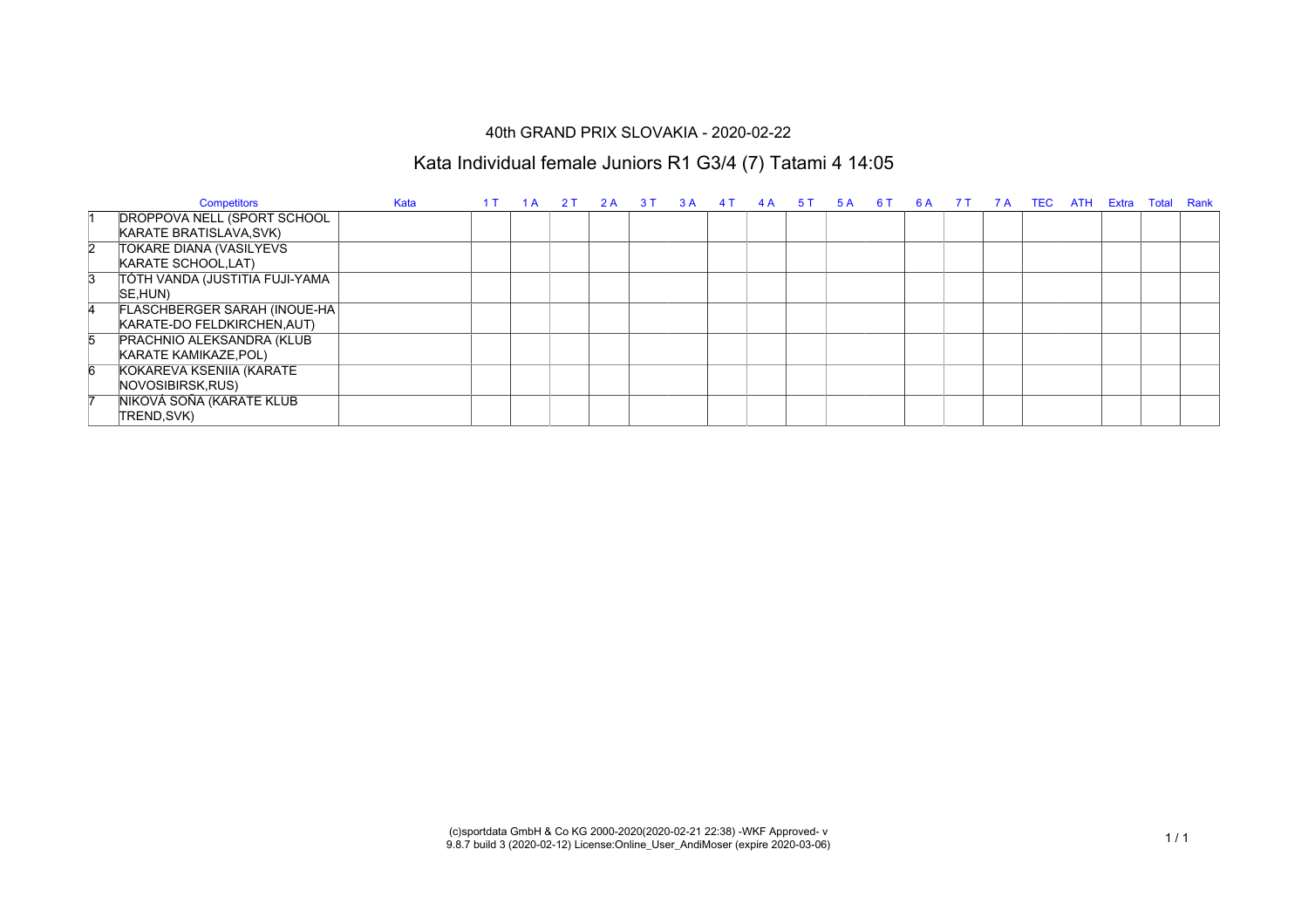# Kata Individual female Juniors R1 G4/4 (7) Tatami 4 14:35

|                | <b>Competitors</b>             | Kata | 1 A | $\sim$ 2T |  |  | 2A 3T 3A 4T 4A 5T 5A 6T 6A 7T 7A TEC ATH Extra Total Rank |  |  |  |  |  |
|----------------|--------------------------------|------|-----|-----------|--|--|-----------------------------------------------------------|--|--|--|--|--|
|                | UNGUR CHANTAL (LZ KARATE       |      |     |           |  |  |                                                           |  |  |  |  |  |
|                | NIEDERÖSTERREICH, AUT)         |      |     |           |  |  |                                                           |  |  |  |  |  |
| $\overline{2}$ | OLMA WIKTORIA (ATEMI BIELSKO-  |      |     |           |  |  |                                                           |  |  |  |  |  |
|                | BIAŁA, POL)                    |      |     |           |  |  |                                                           |  |  |  |  |  |
| $\mathbf{3}$   | NAGY GRÉTA (JUSTITIA FUJI-YAMA |      |     |           |  |  |                                                           |  |  |  |  |  |
|                | SE,HUN)                        |      |     |           |  |  |                                                           |  |  |  |  |  |
| <sup>4</sup>   | NESHINA LANA (VASILYEVS        |      |     |           |  |  |                                                           |  |  |  |  |  |
|                | KARATE SCHOOL, LAT)            |      |     |           |  |  |                                                           |  |  |  |  |  |
| 5              | VÁLKOVÁ TEREZA (SK KARATE      |      |     |           |  |  |                                                           |  |  |  |  |  |
|                | OLOMOUC Z.S., CZE)             |      |     |           |  |  |                                                           |  |  |  |  |  |
| $\overline{6}$ | ČUKANOVÁ MICHAELA (TJ RAPID    |      |     |           |  |  |                                                           |  |  |  |  |  |
|                | BRATISLAVA, SVK)               |      |     |           |  |  |                                                           |  |  |  |  |  |
|                | PETKOVIC SABINA (CROATIA,CRO)  |      |     |           |  |  |                                                           |  |  |  |  |  |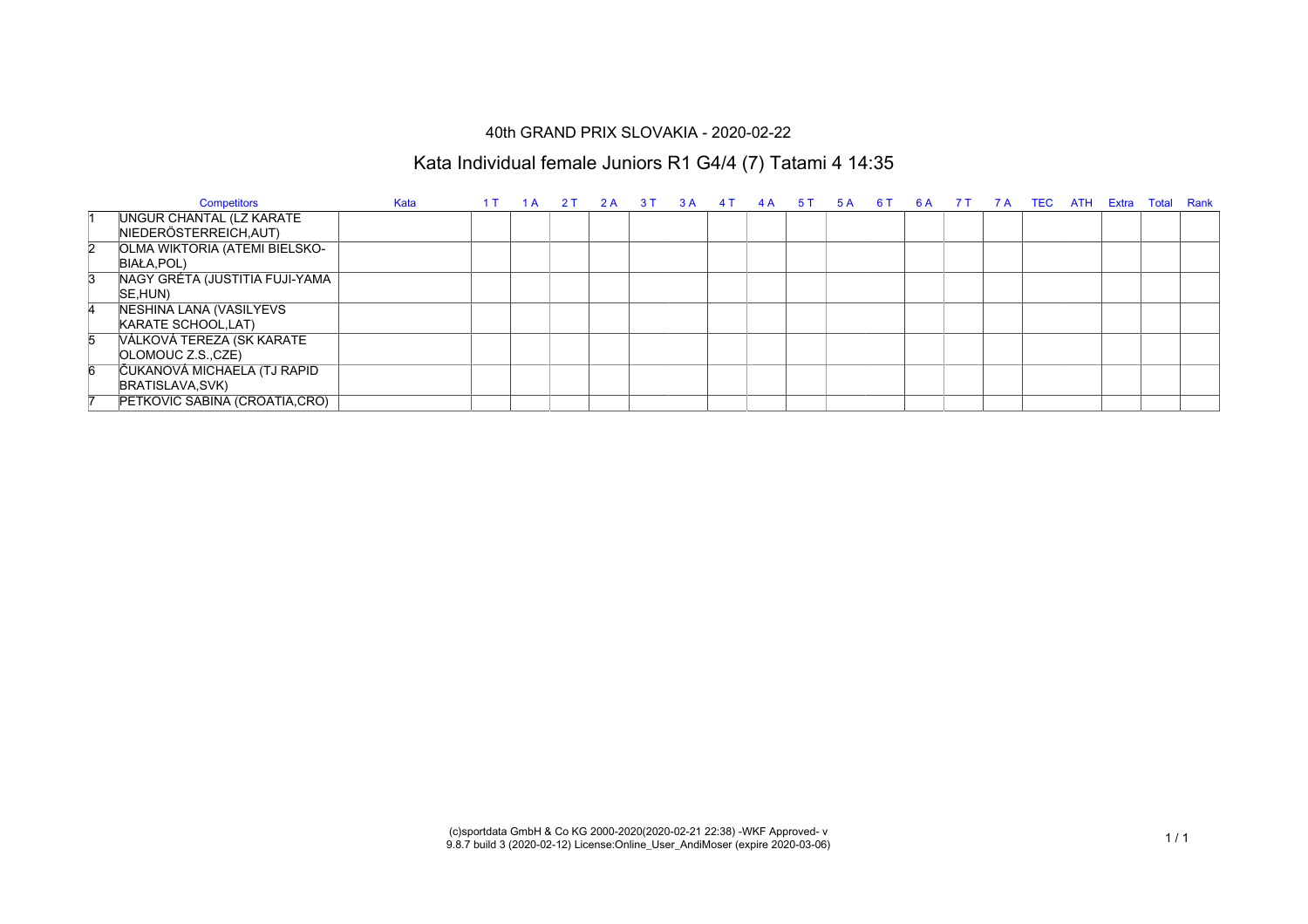# Kata Individual female Seniors R1 G1/4 (7) Tatami 1 08:00

|              | <b>Competitors</b>             | Kata | 1 A | 2T |  |  | 2A 3T 3A 4T 4A 5T 5A 6T 6A 7T |  |  | 7 A |  | TEC ATH Extra | Total | Rank |
|--------------|--------------------------------|------|-----|----|--|--|-------------------------------|--|--|-----|--|---------------|-------|------|
|              | CELO FUNDA (LZ KARATE          |      |     |    |  |  |                               |  |  |     |  |               |       |      |
|              | NIEDERÖSTERREICH, AUT)         |      |     |    |  |  |                               |  |  |     |  |               |       |      |
| $\mathbf{2}$ | <b>GALTUNG IRENE (NESODDEN</b> |      |     |    |  |  |                               |  |  |     |  |               |       |      |
|              | KARATEKLUBB, NOR)              |      |     |    |  |  |                               |  |  |     |  |               |       |      |
| $\mathbf{3}$ | PULEKSENIA JOVANOSKA           |      |     |    |  |  |                               |  |  |     |  |               |       |      |
|              | (FUNAKOSHI GICHIN, MKD)        |      |     |    |  |  |                               |  |  |     |  |               |       |      |
|              | BRACIKOWSKA KAMILA (BUDOKAN    |      |     |    |  |  |                               |  |  |     |  |               |       |      |
|              | WROCŁAW, POL)                  |      |     |    |  |  |                               |  |  |     |  |               |       |      |
| 5            | MERAŠICKÁ NIKOLETA (ŠPORTOVÁ   |      |     |    |  |  |                               |  |  |     |  |               |       |      |
|              | ŠKOLA KARATE PRIEVIDZA, SVK)   |      |     |    |  |  |                               |  |  |     |  |               |       |      |
| 6            | KIUK VLATKA (CROATIA,CRO)      |      |     |    |  |  |                               |  |  |     |  |               |       |      |
|              | <b>STERCK LAURA (MTK</b>       |      |     |    |  |  |                               |  |  |     |  |               |       |      |
|              | BUDAPEST, HUN)                 |      |     |    |  |  |                               |  |  |     |  |               |       |      |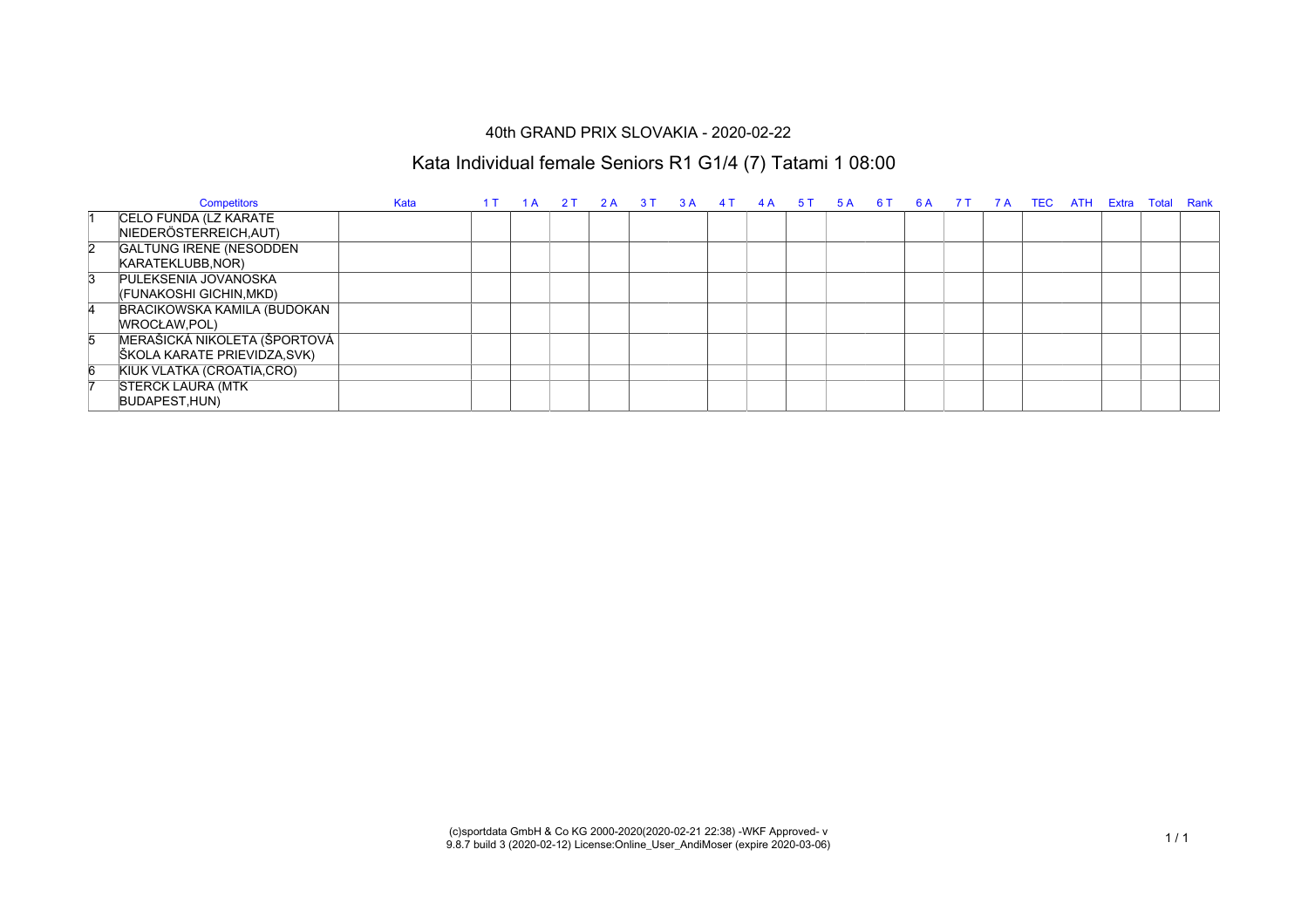# Kata Individual female Seniors R1 G2/4 (7) Tatami 1 08:30

|                | Competitors                   | Kata | 1 A | 2T |  | 2A 3T 3A 4T 4A 5T 5A 6T 6A 7T 7A |  |  |  |  |  | TEC ATH Extra Total Rank |  |
|----------------|-------------------------------|------|-----|----|--|----------------------------------|--|--|--|--|--|--------------------------|--|
|                | NIKOVÁ SOŇA (KARATE KLUB      |      |     |    |  |                                  |  |  |  |  |  |                          |  |
|                | TREND, SVK)                   |      |     |    |  |                                  |  |  |  |  |  |                          |  |
| $\overline{2}$ | NGUYEN THI_PHUONG (HANOI      |      |     |    |  |                                  |  |  |  |  |  |                          |  |
|                | KARATE FEDERATION, VIE)       |      |     |    |  |                                  |  |  |  |  |  |                          |  |
| 3              | NGO RITA (ODOKAN,CAN)         |      |     |    |  |                                  |  |  |  |  |  |                          |  |
|                | KOWALSKA ANNA (ATEMI BIELSKO- |      |     |    |  |                                  |  |  |  |  |  |                          |  |
|                | BIAŁA, POL)                   |      |     |    |  |                                  |  |  |  |  |  |                          |  |
|                | VAŠÍČKOVÁ TEREZA (BUDO KAN    |      |     |    |  |                                  |  |  |  |  |  |                          |  |
|                | Z.S., CZE                     |      |     |    |  |                                  |  |  |  |  |  |                          |  |
| $6^{\circ}$    | GOMBALOVA DENISA (MIYAGI      |      |     |    |  |                                  |  |  |  |  |  |                          |  |
|                | LUCENEC,SVK)                  |      |     |    |  |                                  |  |  |  |  |  |                          |  |
|                | VERSCHNIG LAURA (INOUE-HA     |      |     |    |  |                                  |  |  |  |  |  |                          |  |
|                | KARATE-DO FELDKIRCHEN, AUT)   |      |     |    |  |                                  |  |  |  |  |  |                          |  |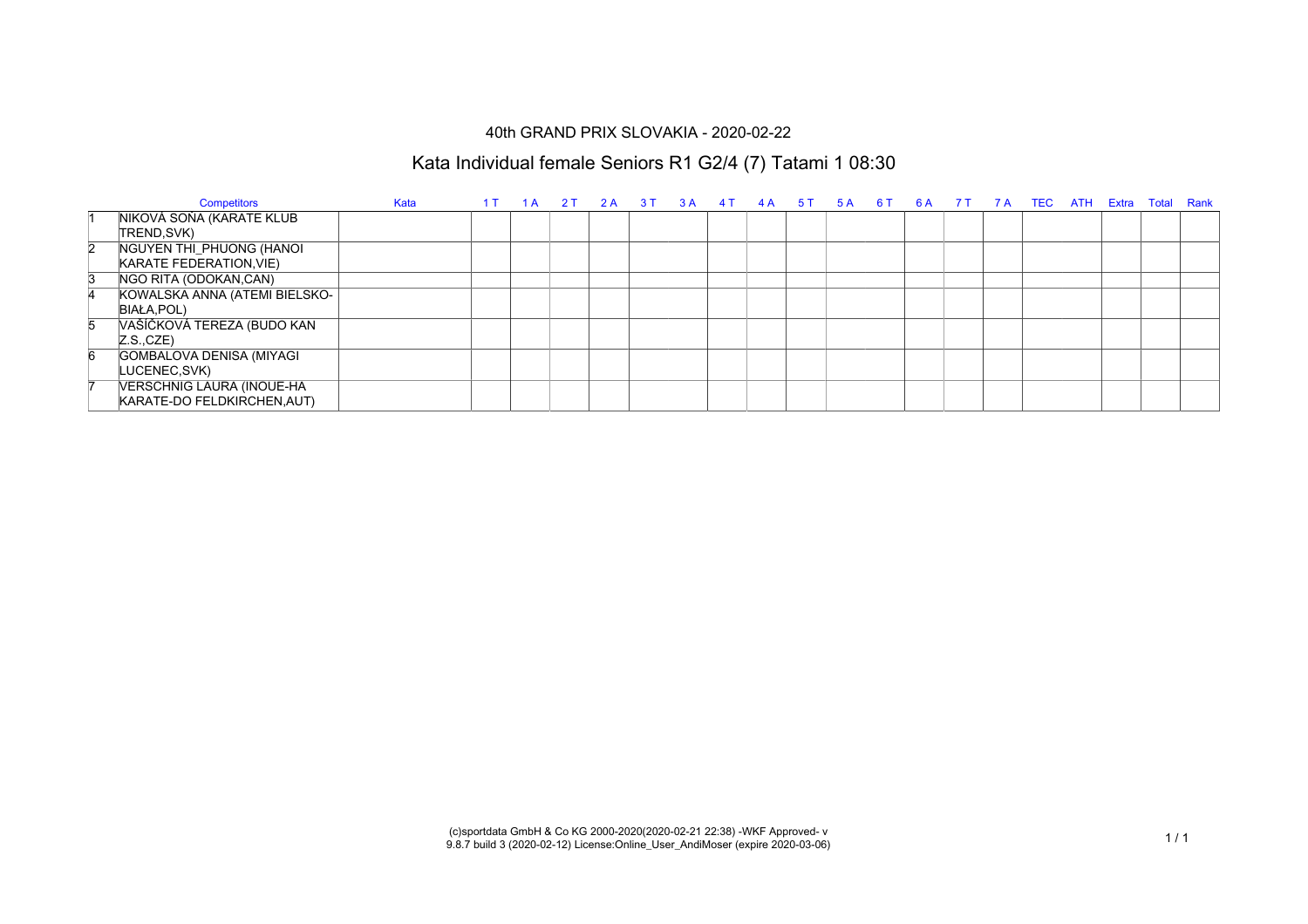# Kata Individual female Seniors R1 G3/4 (7) Tatami 2 08:00

|              | <b>Competitors</b>                | Kata | 1T | 1 A | 2T |  |  | 2A 3T 3A 4T 4A 5T 5A 6T 6A 7T 7A TEC ATH Extra Total Rank |  |  |  |  |  |
|--------------|-----------------------------------|------|----|-----|----|--|--|-----------------------------------------------------------|--|--|--|--|--|
| 11           | VAŇUŠANIKOVÁ JANA (SPORT          |      |    |     |    |  |  |                                                           |  |  |  |  |  |
|              | SCHOOL KARATE BRATISLAVA, SVK)    |      |    |     |    |  |  |                                                           |  |  |  |  |  |
| $\mathbf{2}$ | MAZUREK PAULINA (KLUB KARATE      |      |    |     |    |  |  |                                                           |  |  |  |  |  |
|              | SONKEI, POL)                      |      |    |     |    |  |  |                                                           |  |  |  |  |  |
| 3            | VAS ZSÓFIA (MTK BUDAPEST, HUN)    |      |    |     |    |  |  |                                                           |  |  |  |  |  |
| 4            | <b>JUKIC NIKA (CROATIA,CRO)</b>   |      |    |     |    |  |  |                                                           |  |  |  |  |  |
| 5            | AFIMCHENKO ANASTASIIA (KARATE)    |      |    |     |    |  |  |                                                           |  |  |  |  |  |
|              | NOVOSIBIRSK, RUS)                 |      |    |     |    |  |  |                                                           |  |  |  |  |  |
| 6            | <b>BAHLEDOVA PATRICIA (KARATE</b> |      |    |     |    |  |  |                                                           |  |  |  |  |  |
|              | VORARLBERG, AUT)                  |      |    |     |    |  |  |                                                           |  |  |  |  |  |
|              | <b>OVECKOVA ALZBETA (KARATE</b>   |      |    |     |    |  |  |                                                           |  |  |  |  |  |
|              | KLUB TEKDAN BRATISLAVA, SVK)      |      |    |     |    |  |  |                                                           |  |  |  |  |  |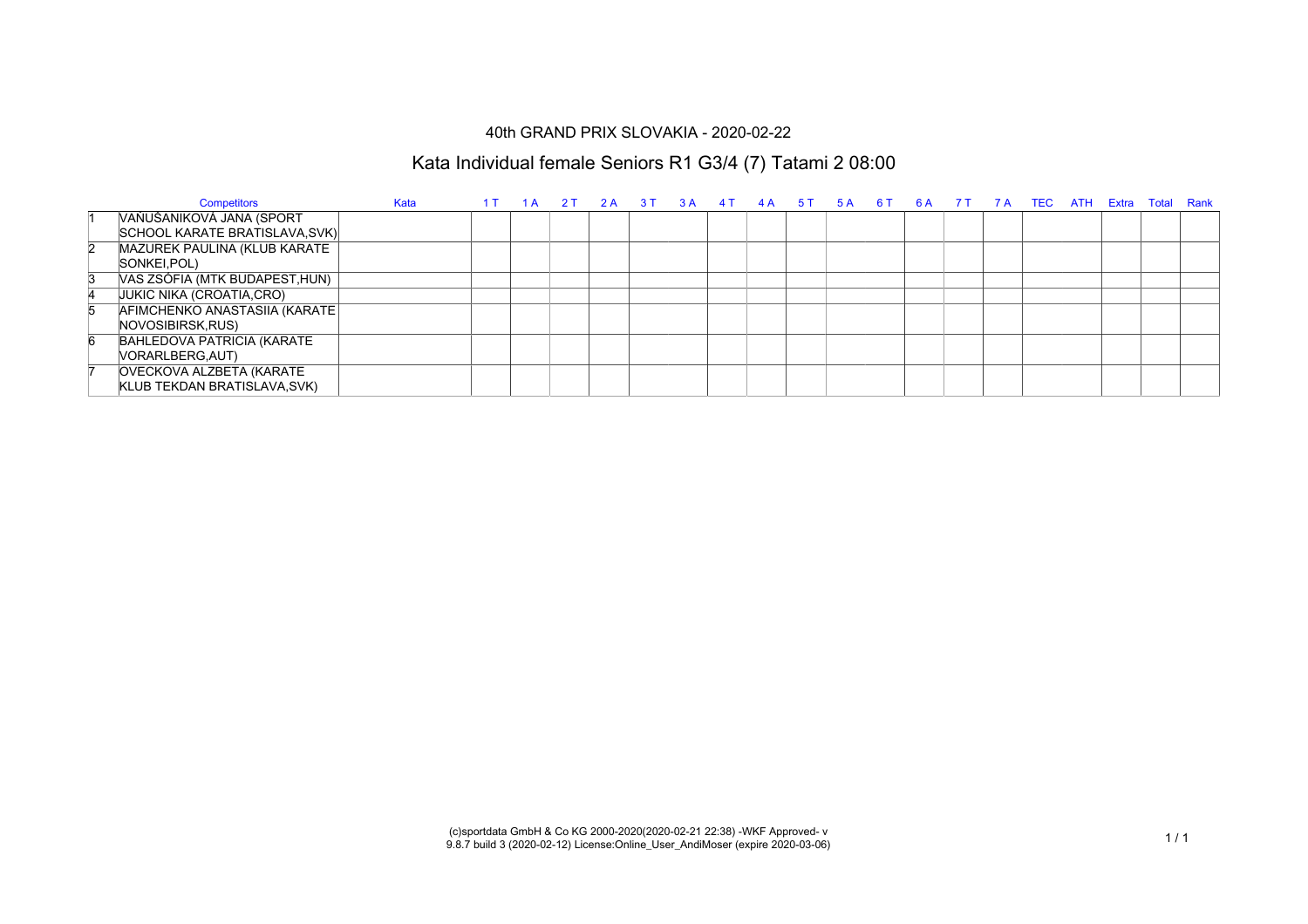# Kata Individual female Seniors R1 G4/4 (6) Tatami 2 08:30

|              | <b>Competitors</b>                  | Kata | 1 A |  |  |  | 2A 3T 3A 4T 4A 5T 5A 6T 6A 7T 7A TEC ATH Extra Total |  |  |  |  | Rank |
|--------------|-------------------------------------|------|-----|--|--|--|------------------------------------------------------|--|--|--|--|------|
|              | <b>GAWEŁ ELIZA (ATEMI BIELSKO-</b>  |      |     |  |  |  |                                                      |  |  |  |  |      |
|              | BIAŁA, POL)                         |      |     |  |  |  |                                                      |  |  |  |  |      |
| $\mathsf{2}$ | <b>WIENINGER KRISTIN (LZ KARATE</b> |      |     |  |  |  |                                                      |  |  |  |  |      |
|              | NIEDERÖSTERREICH, AUT)              |      |     |  |  |  |                                                      |  |  |  |  |      |
| k.           | <b>FÁBIÁN CSENGE (MTK</b>           |      |     |  |  |  |                                                      |  |  |  |  |      |
|              | BUDAPEST, HUN)                      |      |     |  |  |  |                                                      |  |  |  |  |      |
| 4            | BALCIAROVÁ DOROTA (DUKLA            |      |     |  |  |  |                                                      |  |  |  |  |      |
|              | BANSKÁ BYSTRICA, SVK)               |      |     |  |  |  |                                                      |  |  |  |  |      |
| 5            | ŠABOVÁ DOMINIKA (NIDOSHINKAN        |      |     |  |  |  |                                                      |  |  |  |  |      |
|              | DOJO,CZE)                           |      |     |  |  |  |                                                      |  |  |  |  |      |
|              | MALČEC SARA (CROATIA,CRO)           |      |     |  |  |  |                                                      |  |  |  |  |      |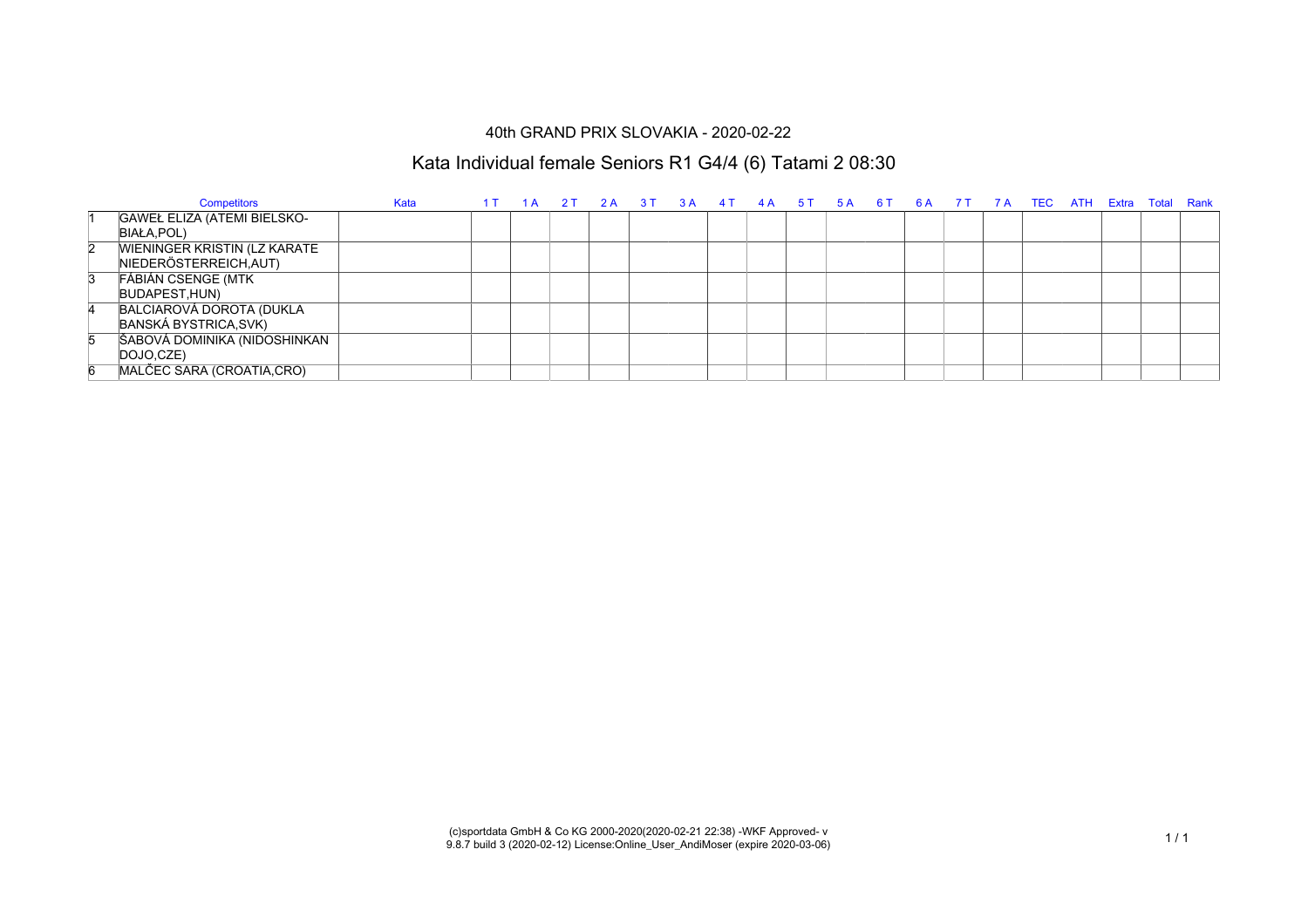# Kata Individual female U21 R1 G1/2 (8) Tatami 1 12:20

|                  | <b>Competitors</b>                 | Kata | 1 A | 2 A | 3T | 3 A | 4T | 4A 5T | <b>5A</b> | 6 T | 6 A | 7T | 7 A | TEC | ATH Extra | Total | Rank |
|------------------|------------------------------------|------|-----|-----|----|-----|----|-------|-----------|-----|-----|----|-----|-----|-----------|-------|------|
|                  | EIDLER ANNA_LENA (FRIEWAYS         |      |     |     |    |     |    |       |           |     |     |    |     |     |           |       |      |
| KARATEKLUB, AUT) |                                    |      |     |     |    |     |    |       |           |     |     |    |     |     |           |       |      |
| 2                | TKACHENKO DANIELA (VASILYEVS       |      |     |     |    |     |    |       |           |     |     |    |     |     |           |       |      |
|                  | KARATE SCHOOL, LAT)                |      |     |     |    |     |    |       |           |     |     |    |     |     |           |       |      |
|                  | <b>GAWEŁ ELIZA (ATEMI BIELSKO-</b> |      |     |     |    |     |    |       |           |     |     |    |     |     |           |       |      |
| BIAŁA, POL)      |                                    |      |     |     |    |     |    |       |           |     |     |    |     |     |           |       |      |
| 4                | VAŇOVÁ VANDA (ŠPORTOVÁ ŠKOLA       |      |     |     |    |     |    |       |           |     |     |    |     |     |           |       |      |
|                  | KARATE PRIEVIDZA, SVK)             |      |     |     |    |     |    |       |           |     |     |    |     |     |           |       |      |
| 5                | ŠABOVÁ DOMINIKA (NIDOSHINKAN       |      |     |     |    |     |    |       |           |     |     |    |     |     |           |       |      |
| DOJO,CZE)        |                                    |      |     |     |    |     |    |       |           |     |     |    |     |     |           |       |      |
| $6\overline{6}$  | KOWALSKA ANNA (ATEMI BIELSKO-      |      |     |     |    |     |    |       |           |     |     |    |     |     |           |       |      |
| BIAŁA, POL)      |                                    |      |     |     |    |     |    |       |           |     |     |    |     |     |           |       |      |
| 17               | VAS ZSÓFIA (MTK BUDAPEST, HUN)     |      |     |     |    |     |    |       |           |     |     |    |     |     |           |       |      |
|                  | JAKUBECHOVÁ NIKOLA (ŠPORTOVÁ       |      |     |     |    |     |    |       |           |     |     |    |     |     |           |       |      |
|                  | ŠKOLA KARATE PRIEVIDZA, SVK)       |      |     |     |    |     |    |       |           |     |     |    |     |     |           |       |      |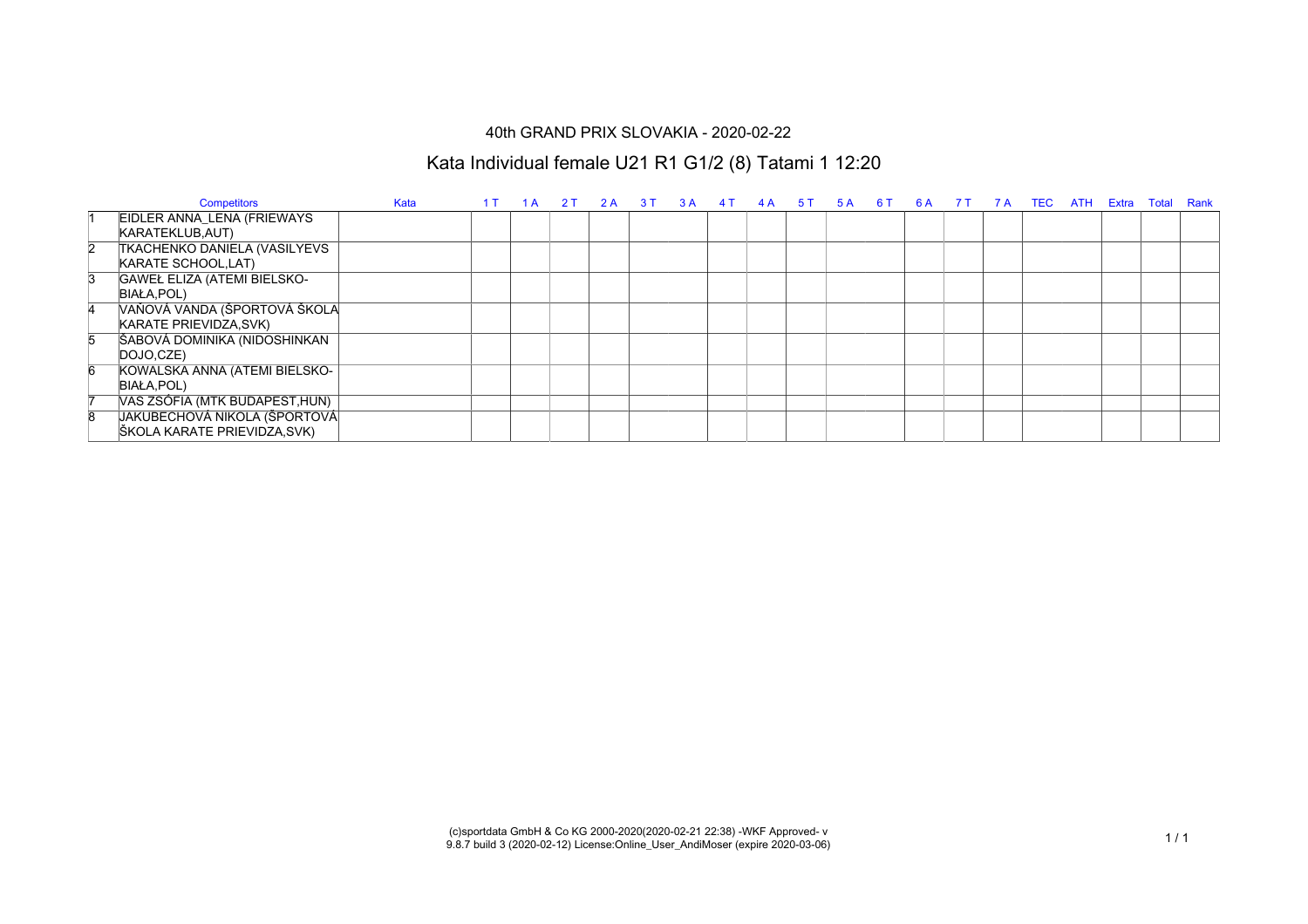# Kata Individual female U21 R1 G2/2 (8) Tatami 2 12:30

|              | <b>Competitors</b>                  | Kata |  | 2T | 2A | 3T | 3 A | 4 T | 4 A | 5T | 5 A | 6 T | 6 A | 7T | 7 A | TEC | ATH Extra | Total | Rank |
|--------------|-------------------------------------|------|--|----|----|----|-----|-----|-----|----|-----|-----|-----|----|-----|-----|-----------|-------|------|
|              | NGUYEN THI_PHUONG (HANOI            |      |  |    |    |    |     |     |     |    |     |     |     |    |     |     |           |       |      |
|              | KARATE FEDERATION, VIE)             |      |  |    |    |    |     |     |     |    |     |     |     |    |     |     |           |       |      |
| $\mathbf{2}$ | <b>VERSCHNIG LAURA (INOUE-HA</b>    |      |  |    |    |    |     |     |     |    |     |     |     |    |     |     |           |       |      |
|              | KARATE-DO FELDKIRCHEN, AUT)         |      |  |    |    |    |     |     |     |    |     |     |     |    |     |     |           |       |      |
| 3            | <b>GECEVIC LUCIJA (CROATIA,CRO)</b> |      |  |    |    |    |     |     |     |    |     |     |     |    |     |     |           |       |      |
| 4            | VAŇUŠANIKOVÁ JANA (SPORT            |      |  |    |    |    |     |     |     |    |     |     |     |    |     |     |           |       |      |
|              | SCHOOL KARATE BRATISLAVA, SVK)      |      |  |    |    |    |     |     |     |    |     |     |     |    |     |     |           |       |      |
| 5            | <b>BAHLEDOVA PATRICIA (KARATE</b>   |      |  |    |    |    |     |     |     |    |     |     |     |    |     |     |           |       |      |
|              | VORARLBERG, AUT)                    |      |  |    |    |    |     |     |     |    |     |     |     |    |     |     |           |       |      |
| $\sqrt{6}$   | STYCZYŃSKA JOANNA (KLUB             |      |  |    |    |    |     |     |     |    |     |     |     |    |     |     |           |       |      |
|              | KARATE KAMIKAZE, POL)               |      |  |    |    |    |     |     |     |    |     |     |     |    |     |     |           |       |      |
|              | TURNER NICOLE (MALDEN KARATE        |      |  |    |    |    |     |     |     |    |     |     |     |    |     |     |           |       |      |
|              | ACADEMY, ENG)                       |      |  |    |    |    |     |     |     |    |     |     |     |    |     |     |           |       |      |
| $\mathsf{B}$ | <b>FÁBIÁN CSENGE (MTK</b>           |      |  |    |    |    |     |     |     |    |     |     |     |    |     |     |           |       |      |
|              | BUDAPEST, HUN)                      |      |  |    |    |    |     |     |     |    |     |     |     |    |     |     |           |       |      |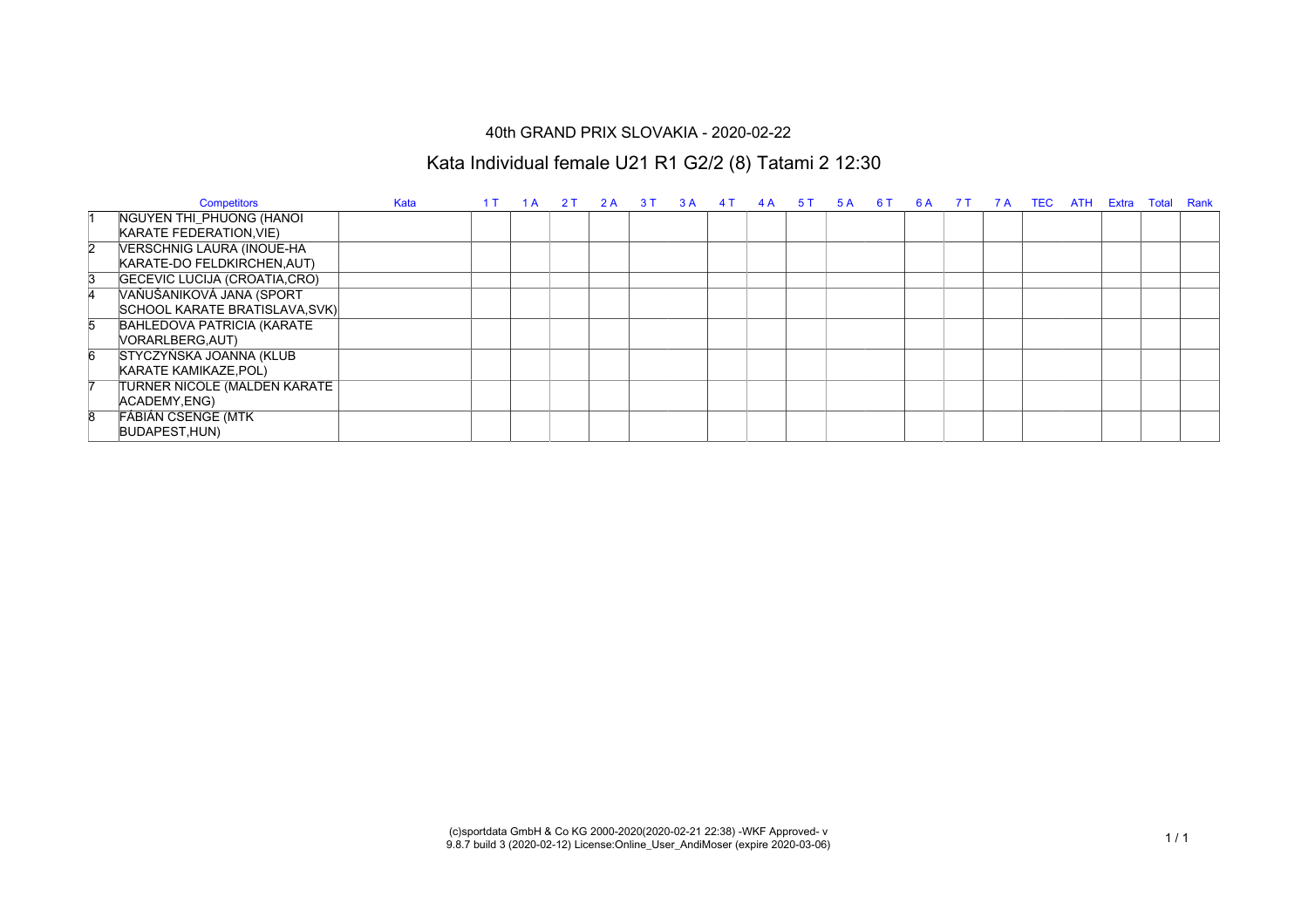# Kata Individual male Cadets R1 G1/4 (10) Tatami 1 10:00

|                  | <b>Competitors</b>                | Kata | 1T | 1A | 2T |  | 2A 3T 3A 4T 4A 5T |  |  | 5A 6T | 6A 7T | 7 A | <b>TEC</b> | ATH Extra Total Rank |  |
|------------------|-----------------------------------|------|----|----|----|--|-------------------|--|--|-------|-------|-----|------------|----------------------|--|
|                  | HADIZADEH JULIAN_FABRICE (TV.     |      |    |    |    |  |                   |  |  |       |       |     |            |                      |  |
|                  | ST.WENDEL-ABT KARATE, GER)        |      |    |    |    |  |                   |  |  |       |       |     |            |                      |  |
| $\mathbf{2}$     | KODAJ SIMON (TJ RAPID             |      |    |    |    |  |                   |  |  |       |       |     |            |                      |  |
|                  | BRATISLAVA, SVK)                  |      |    |    |    |  |                   |  |  |       |       |     |            |                      |  |
| lЗ               | NIEDZIELA WOJCIECH (DYNAMIC       |      |    |    |    |  |                   |  |  |       |       |     |            |                      |  |
|                  | AKADEMIA KARATE, POL)             |      |    |    |    |  |                   |  |  |       |       |     |            |                      |  |
| 14               | <b>DENIS FILIP (TJ RAPID</b>      |      |    |    |    |  |                   |  |  |       |       |     |            |                      |  |
|                  | BRATISLAVA, SVK)                  |      |    |    |    |  |                   |  |  |       |       |     |            |                      |  |
| 5                | LAŠTŮVKA IGOR (TJ SLAVIA          |      |    |    |    |  |                   |  |  |       |       |     |            |                      |  |
|                  | KROMĚŘÍŽ,CZE)                     |      |    |    |    |  |                   |  |  |       |       |     |            |                      |  |
| 6                | <b>WITEK PATRYK (KLUB KARATE)</b> |      |    |    |    |  |                   |  |  |       |       |     |            |                      |  |
|                  | NIDAN, POL)                       |      |    |    |    |  |                   |  |  |       |       |     |            |                      |  |
|                  | SEKULIĆ LAZAR (KARATE KLUB        |      |    |    |    |  |                   |  |  |       |       |     |            |                      |  |
|                  | BUDVA, MNE)                       |      |    |    |    |  |                   |  |  |       |       |     |            |                      |  |
| R.               | ZÖCHLING FLORIAN (LZ KARATE       |      |    |    |    |  |                   |  |  |       |       |     |            |                      |  |
|                  | NIEDERÖSTERREICH, AUT)            |      |    |    |    |  |                   |  |  |       |       |     |            |                      |  |
|                  | ELEKES MÁTÉ (JUSTITIA FUJI-YAMA   |      |    |    |    |  |                   |  |  |       |       |     |            |                      |  |
|                  | SE, HUN)                          |      |    |    |    |  |                   |  |  |       |       |     |            |                      |  |
| 10 <sup>10</sup> | <b>MIKLOVICS DAMIAN</b>           |      |    |    |    |  |                   |  |  |       |       |     |            |                      |  |
|                  | (ZÁPADOSLOVENSKÝ ZVÄZ             |      |    |    |    |  |                   |  |  |       |       |     |            |                      |  |
|                  | KARATE, SVK)                      |      |    |    |    |  |                   |  |  |       |       |     |            |                      |  |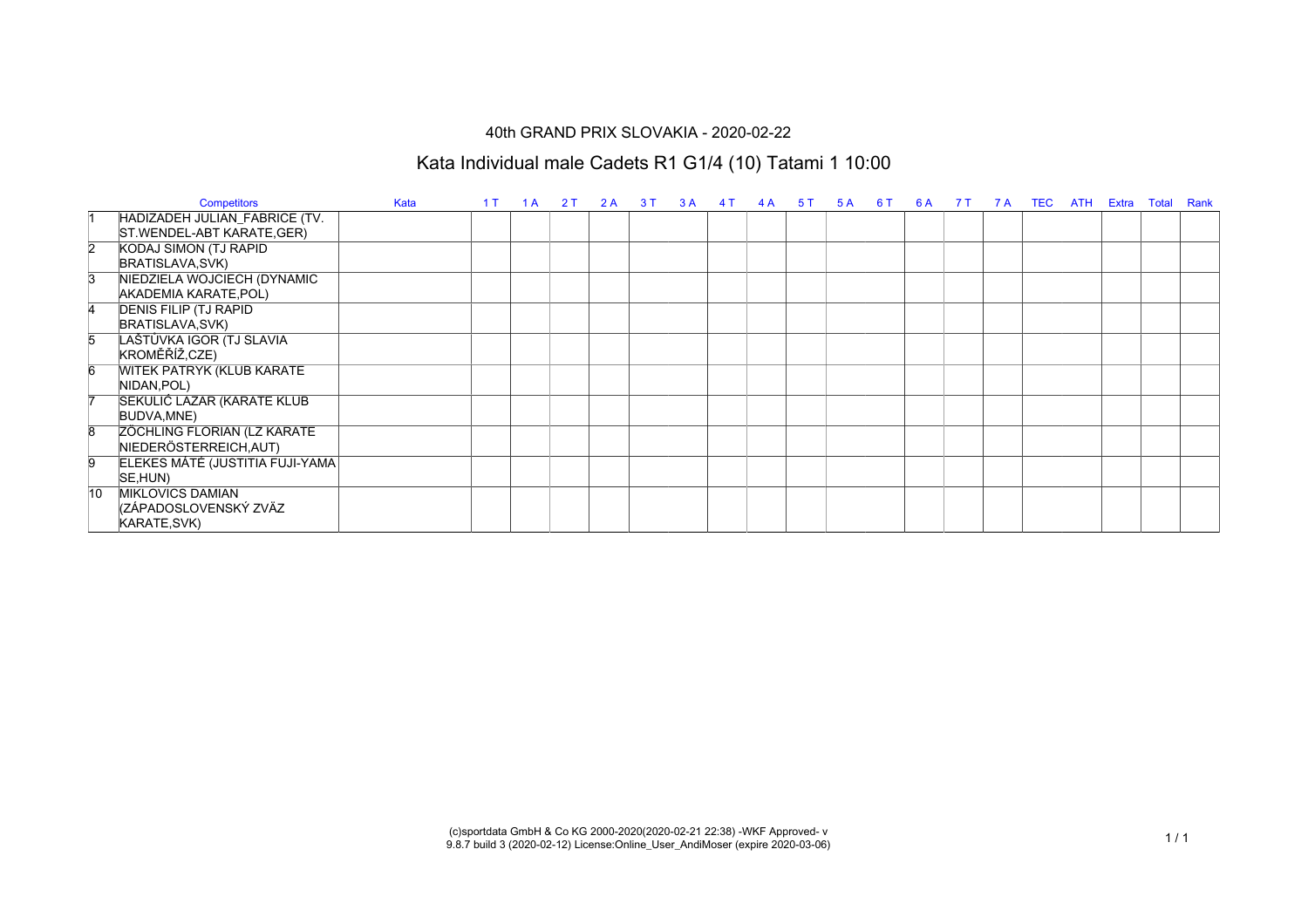# Kata Individual male Cadets R1 G2/4 (10) Tatami 1 10:40

|                  | <b>Competitors</b>                | Kata | 1T | 1A | 2T |  | 2A 3T 3A 4T 4A 5T |  |  | 5A 6T 6A 7T 7A TEC ATH Extra Total Rank |  |  |  |  |
|------------------|-----------------------------------|------|----|----|----|--|-------------------|--|--|-----------------------------------------|--|--|--|--|
|                  | <b>TOSUN CENK (LZ KARATE</b>      |      |    |    |    |  |                   |  |  |                                         |  |  |  |  |
|                  | NIEDERÖSTERREICH, AUT)            |      |    |    |    |  |                   |  |  |                                         |  |  |  |  |
| $\mathsf{2}$     | PAWLACZYK TOMASZ (DYNAMIC         |      |    |    |    |  |                   |  |  |                                         |  |  |  |  |
|                  | AKADEMIA KARATE, POL)             |      |    |    |    |  |                   |  |  |                                         |  |  |  |  |
|                  | NECHYBA TOMÁŠ (FIGHT CLUB         |      |    |    |    |  |                   |  |  |                                         |  |  |  |  |
|                  | ČESKÉ BUDĚJOVICE, CZE)            |      |    |    |    |  |                   |  |  |                                         |  |  |  |  |
|                  | SOUKUP MICHAL (KK EKONÓM          |      |    |    |    |  |                   |  |  |                                         |  |  |  |  |
|                  | TRENČÍN, SVK)                     |      |    |    |    |  |                   |  |  |                                         |  |  |  |  |
|                  | HARANGOZÓ ÁKOS (JUSTITIA FUJI-    |      |    |    |    |  |                   |  |  |                                         |  |  |  |  |
|                  | YAMA SE, HUN)                     |      |    |    |    |  |                   |  |  |                                         |  |  |  |  |
| 6                | KOZUBAL ALEX (KARATE TYGR         |      |    |    |    |  |                   |  |  |                                         |  |  |  |  |
|                  | OSTRAVA, CZE)                     |      |    |    |    |  |                   |  |  |                                         |  |  |  |  |
|                  | <b>BOGDANS MIHAILS (VASILYEVS</b> |      |    |    |    |  |                   |  |  |                                         |  |  |  |  |
|                  | KARATE SCHOOL, LAT)               |      |    |    |    |  |                   |  |  |                                         |  |  |  |  |
|                  | <b>TKALCEC TOMISLAV</b>           |      |    |    |    |  |                   |  |  |                                         |  |  |  |  |
|                  | (CROATIA,CRO)                     |      |    |    |    |  |                   |  |  |                                         |  |  |  |  |
|                  | BALABANOV VOLODYMYR (UNION        |      |    |    |    |  |                   |  |  |                                         |  |  |  |  |
|                  | TEAM, UKR)                        |      |    |    |    |  |                   |  |  |                                         |  |  |  |  |
| 10 <sup>10</sup> | KARWOWSKI KRZYSZTOF (ATEMI        |      |    |    |    |  |                   |  |  |                                         |  |  |  |  |
|                  | BIELSKO-BIAŁA, POL)               |      |    |    |    |  |                   |  |  |                                         |  |  |  |  |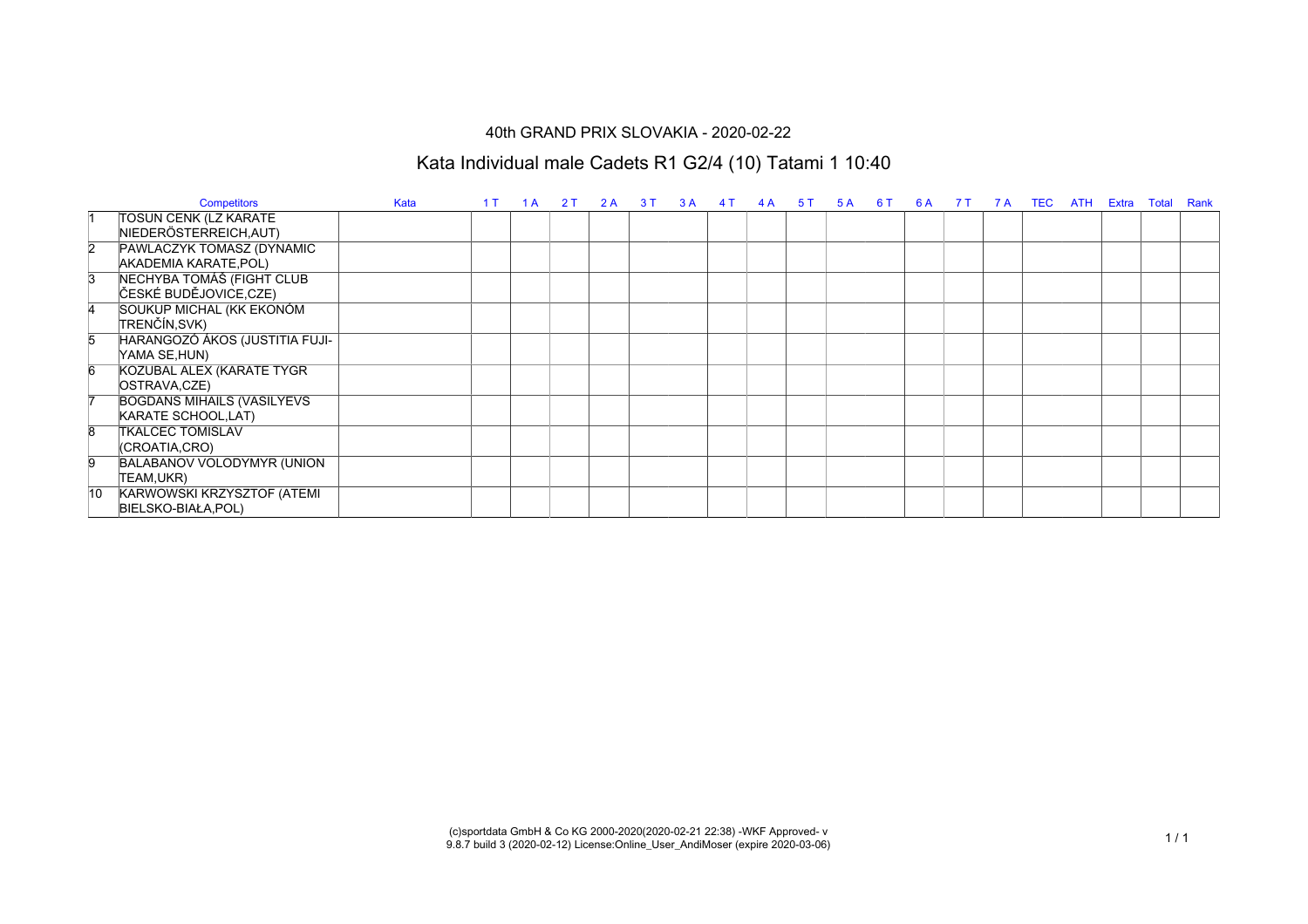# Kata Individual male Cadets R1 G3/4 (10) Tatami 2 10:05

|              | <b>Competitors</b>               | Kata | 1T | 1A | 2T |  | 2A 3T 3A 4T 4A 5T 5A 6T 6A 7T |  |  |  | 7 A |  | TEC ATH Extra Total Rank |  |
|--------------|----------------------------------|------|----|----|----|--|-------------------------------|--|--|--|-----|--|--------------------------|--|
|              | <b>SALKIĆ TARIK (KARATE KLUB</b> |      |    |    |    |  |                               |  |  |  |     |  |                          |  |
|              | REGENERACIJA, BIH)               |      |    |    |    |  |                               |  |  |  |     |  |                          |  |
| $\mathbf{2}$ | KLAČAN PATRIK (KARATE KLUB       |      |    |    |    |  |                               |  |  |  |     |  |                          |  |
|              | NOVÉ ZÁMKY, SVK)                 |      |    |    |    |  |                               |  |  |  |     |  |                          |  |
| $\vert$ 3    | VAŠEK DANIEL (KARATE TYGR        |      |    |    |    |  |                               |  |  |  |     |  |                          |  |
|              | OSTRAVA, CZE)                    |      |    |    |    |  |                               |  |  |  |     |  |                          |  |
|              | <b>REDEL MARAT (UKS BUDO</b>     |      |    |    |    |  |                               |  |  |  |     |  |                          |  |
|              | <b>GRODZISK MAZOWIECKI, POL)</b> |      |    |    |    |  |                               |  |  |  |     |  |                          |  |
| 5            | SUSZTERICS GERGŐ (JUSTITIA       |      |    |    |    |  |                               |  |  |  |     |  |                          |  |
|              | FUJI-YAMA SE, HUN)               |      |    |    |    |  |                               |  |  |  |     |  |                          |  |
| 6            | <b>TOSUN EMRE (SALZBURGER)</b>   |      |    |    |    |  |                               |  |  |  |     |  |                          |  |
|              | KARATEVERBAND, AUT)              |      |    |    |    |  |                               |  |  |  |     |  |                          |  |
|              | PRUSINOWSKI OSKAR (DYNAMIC       |      |    |    |    |  |                               |  |  |  |     |  |                          |  |
|              | AKADEMIA KARATE, POL)            |      |    |    |    |  |                               |  |  |  |     |  |                          |  |
| 8            | MOČNIK TIMI (KK PETROVČE, SLO)   |      |    |    |    |  |                               |  |  |  |     |  |                          |  |
|              | <b>MERCEK ADAM (TJ RAPID</b>     |      |    |    |    |  |                               |  |  |  |     |  |                          |  |
|              | BRATISLAVA, SVK)                 |      |    |    |    |  |                               |  |  |  |     |  |                          |  |
| 10           | VAŠÍČEK OLDŘICH (BUDO KAN        |      |    |    |    |  |                               |  |  |  |     |  |                          |  |
|              | Z.S., CZE                        |      |    |    |    |  |                               |  |  |  |     |  |                          |  |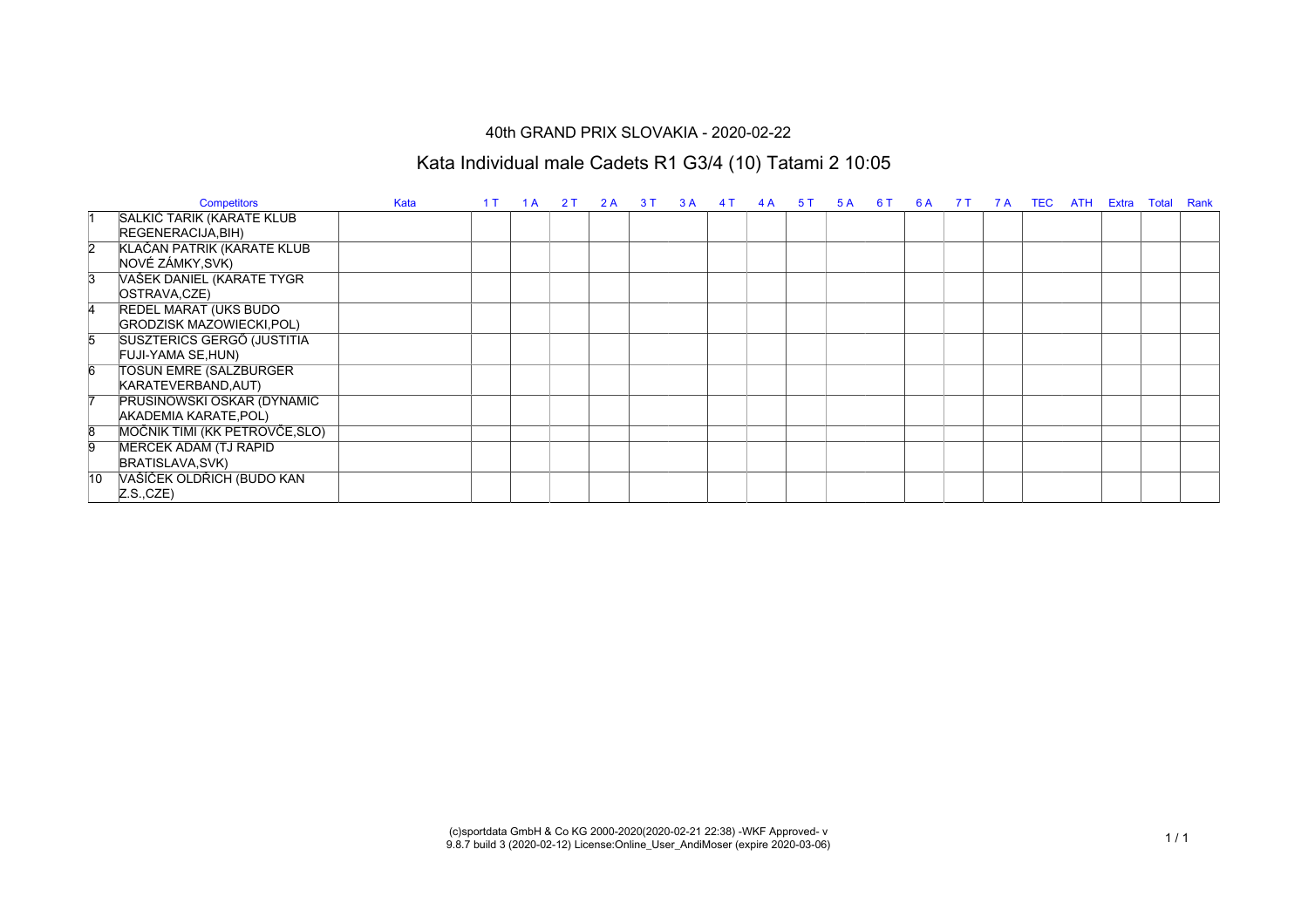# Kata Individual male Cadets R1 G4/4 (9) Tatami 2 10:45

|                 | <b>Competitors</b>                     | Kata | 1T | 1A | 2T |  |  |  | 2A 3T 3A 4T 4A 5T 5A 6T 6A 7T |  |  | 7 A TEC ATH Extra | Total | Rank |
|-----------------|----------------------------------------|------|----|----|----|--|--|--|-------------------------------|--|--|-------------------|-------|------|
|                 | PATRYJACH JAKUB (LUDOWY                |      |    |    |    |  |  |  |                               |  |  |                   |       |      |
|                 | ZESPÓŁ SPORTOWY KARATE-DO              |      |    |    |    |  |  |  |                               |  |  |                   |       |      |
|                 | GŁUBCZYCE, POL)                        |      |    |    |    |  |  |  |                               |  |  |                   |       |      |
| $\overline{2}$  | <b>JURÍČEK VLADIMÍR (SPORTS CLUB</b>   |      |    |    |    |  |  |  |                               |  |  |                   |       |      |
|                 | REAL TEAM TRENČÍN, SVK)                |      |    |    |    |  |  |  |                               |  |  |                   |       |      |
| k.              | SŮKAL VOJTĚCH (L.F.CLUB                |      |    |    |    |  |  |  |                               |  |  |                   |       |      |
|                 | KARATE, Z.S., CZE)                     |      |    |    |    |  |  |  |                               |  |  |                   |       |      |
| 4               | BÉRCZES BOTOND (JUSTITIA FUJI-         |      |    |    |    |  |  |  |                               |  |  |                   |       |      |
|                 | YAMA SE, HUN)                          |      |    |    |    |  |  |  |                               |  |  |                   |       |      |
| 5               | MCDADE CHAD (MALDEN KARATE             |      |    |    |    |  |  |  |                               |  |  |                   |       |      |
|                 | ACADEMY, ENG)                          |      |    |    |    |  |  |  |                               |  |  |                   |       |      |
| $\sqrt{6}$      | <b>WU TIMON (SHIAI KARATE-DO</b>       |      |    |    |    |  |  |  |                               |  |  |                   |       |      |
|                 | WIEN, AUT)                             |      |    |    |    |  |  |  |                               |  |  |                   |       |      |
|                 | <b>BOIKO VITALII (UNION TEAM, UKR)</b> |      |    |    |    |  |  |  |                               |  |  |                   |       |      |
| 18              | <b>PARLOV NIKOLA (KARATE KLUB</b>      |      |    |    |    |  |  |  |                               |  |  |                   |       |      |
|                 | OMEGA, CRO)                            |      |    |    |    |  |  |  |                               |  |  |                   |       |      |
| $\vert 9 \vert$ | <b>BORINS RONALDS (KARATE CLUB</b>     |      |    |    |    |  |  |  |                               |  |  |                   |       |      |
|                 | TAN,LAT)                               |      |    |    |    |  |  |  |                               |  |  |                   |       |      |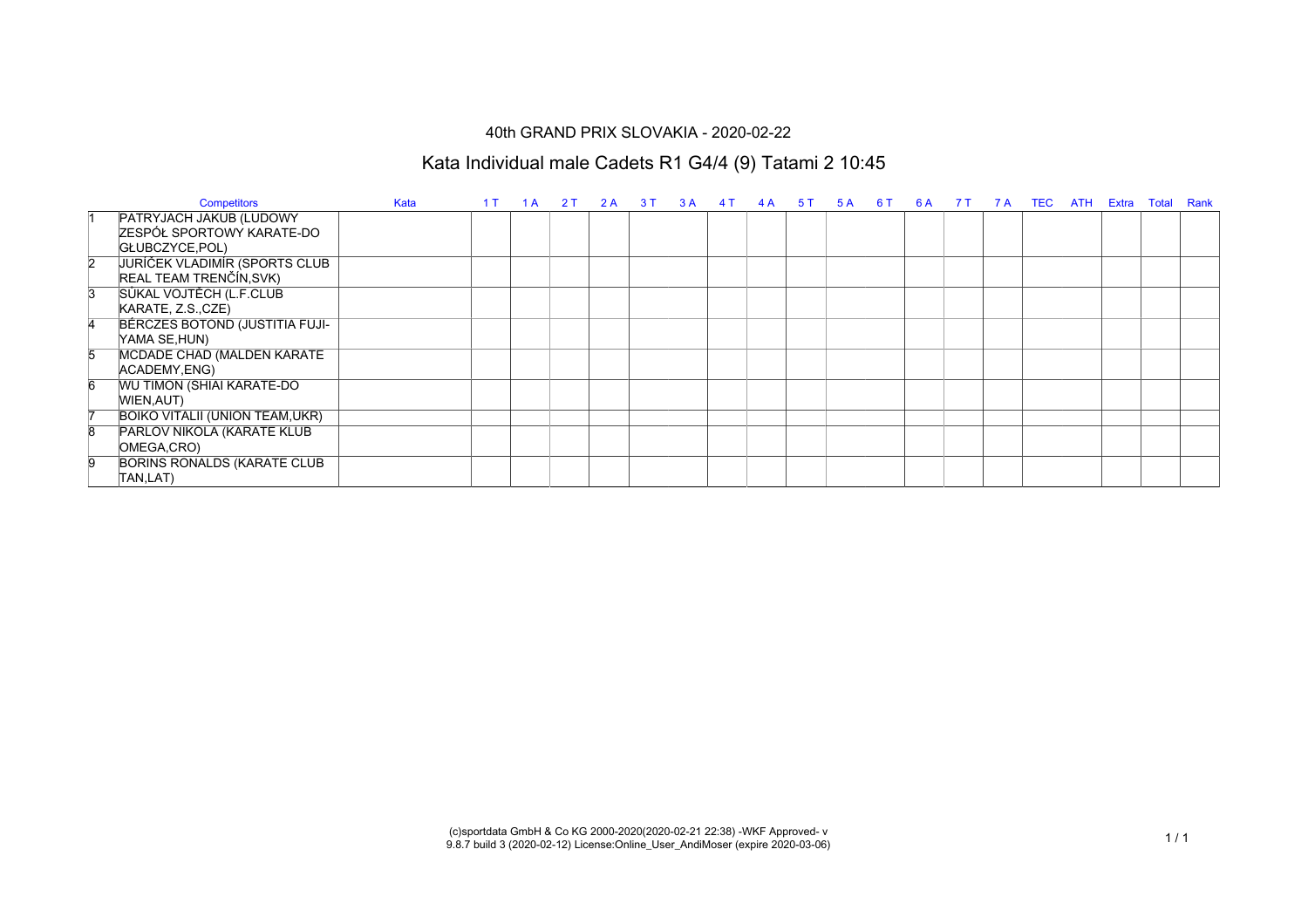# Kata Individual male Juniors R1 G1/2 (11) Tatami 1 13:55

|                | <b>Competitors</b>                 | Kata | 1T | 1A | 2T |  | 2A 3T 3A 4T 4A 5T 5A 6T 6A 7T |  |  |  |  |  | 7 A TEC ATH Extra Total Rank |  |
|----------------|------------------------------------|------|----|----|----|--|-------------------------------|--|--|--|--|--|------------------------------|--|
|                | <b>DUHAN DARIUS (SPORT SCHOOL</b>  |      |    |    |    |  |                               |  |  |  |  |  |                              |  |
|                | KARATE BRATISLAVA, SVK)            |      |    |    |    |  |                               |  |  |  |  |  |                              |  |
| $\overline{2}$ | HADIZADEH JULIAN_FABRICE (TV.      |      |    |    |    |  |                               |  |  |  |  |  |                              |  |
|                | ST.WENDEL-ABT KARATE, GER)         |      |    |    |    |  |                               |  |  |  |  |  |                              |  |
| 3              | KARWOWSKI KRZYSZTOF (ATEMI         |      |    |    |    |  |                               |  |  |  |  |  |                              |  |
|                | BIELSKO-BIAŁA, POL)                |      |    |    |    |  |                               |  |  |  |  |  |                              |  |
|                | NIEDZIELA WOJCIECH (DYNAMIC        |      |    |    |    |  |                               |  |  |  |  |  |                              |  |
|                | AKADEMIA KARATE, POL)              |      |    |    |    |  |                               |  |  |  |  |  |                              |  |
|                | <b>REBRO MATEJ (SPORT SCHOOL</b>   |      |    |    |    |  |                               |  |  |  |  |  |                              |  |
|                | KARATE BRATISLAVA, SVK)            |      |    |    |    |  |                               |  |  |  |  |  |                              |  |
|                | VACEK TOMÁŠ (SK KARATE -           |      |    |    |    |  |                               |  |  |  |  |  |                              |  |
|                | SHOTOKAN LIBEREC, CZE)             |      |    |    |    |  |                               |  |  |  |  |  |                              |  |
|                | <b>STOCKINGER TOBIAS (FRIEWAYS</b> |      |    |    |    |  |                               |  |  |  |  |  |                              |  |
|                | KARATEKLUB, AUT)                   |      |    |    |    |  |                               |  |  |  |  |  |                              |  |
| $\mathsf{B}$   | KOWALCZYK MACIEJ (LUDOWY           |      |    |    |    |  |                               |  |  |  |  |  |                              |  |
|                | ZESPÓŁ SPORTOWY KARATE-DO          |      |    |    |    |  |                               |  |  |  |  |  |                              |  |
|                | GŁUBCZYCE, POL)                    |      |    |    |    |  |                               |  |  |  |  |  |                              |  |
|                | FUZÁK PATRIK (ŠK CMK BANSKÁ        |      |    |    |    |  |                               |  |  |  |  |  |                              |  |
|                | BYSTRICA, SVK)                     |      |    |    |    |  |                               |  |  |  |  |  |                              |  |
| 10             | ŠLEHOFER RICHARD (SPORT            |      |    |    |    |  |                               |  |  |  |  |  |                              |  |
|                | SCHOOL KARATE BRATISLAVA, SVK)     |      |    |    |    |  |                               |  |  |  |  |  |                              |  |
| 11             | ZEKE DÁVID (GANKAKU TEAM           |      |    |    |    |  |                               |  |  |  |  |  |                              |  |
|                | HUNGARY, HUN)                      |      |    |    |    |  |                               |  |  |  |  |  |                              |  |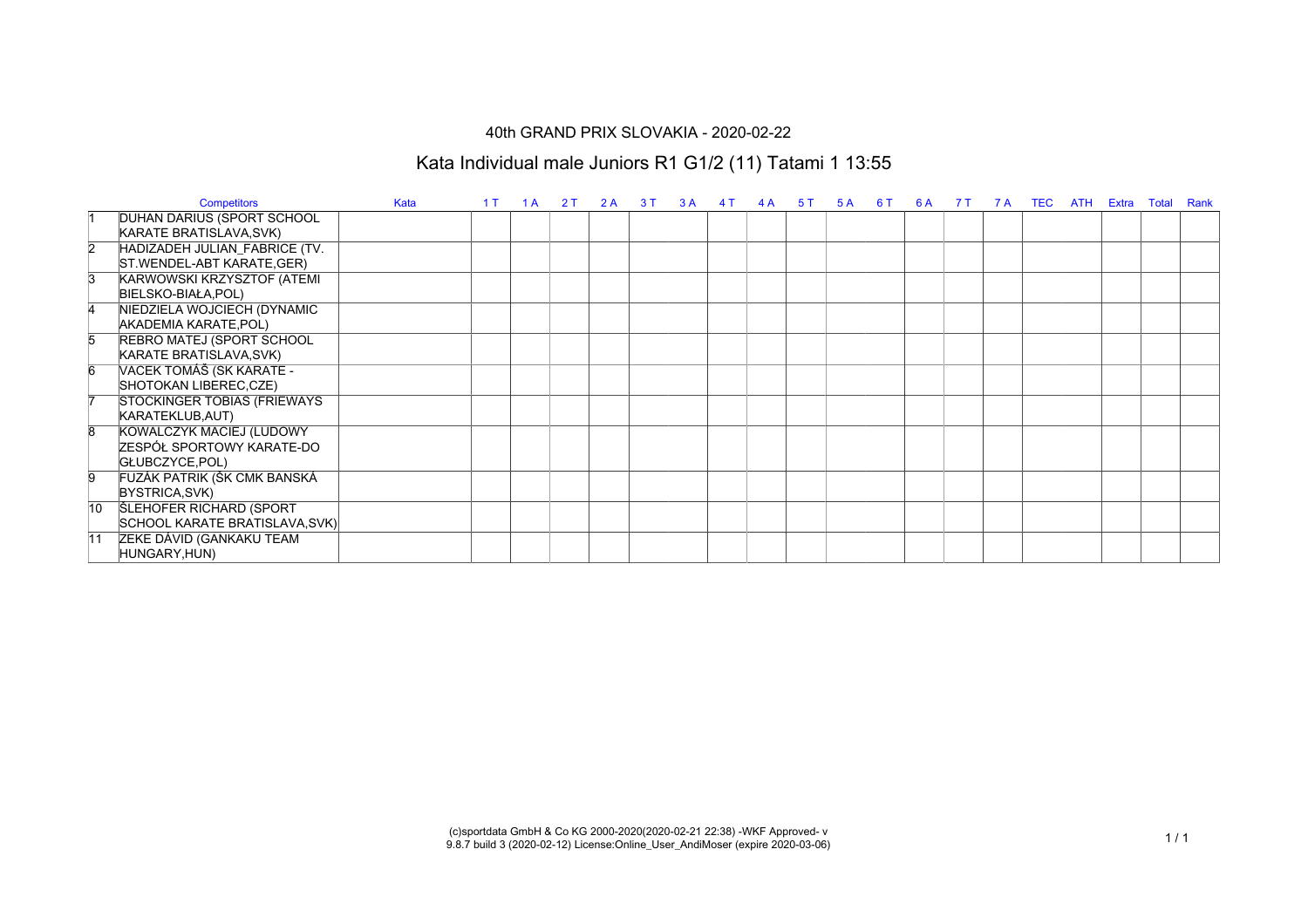# Kata Individual male Juniors R1 G2/2 (11) Tatami 2 14:05

|                | <b>Competitors</b>                   | Kata | 1T | 1A | 2T |  | 2A 3T 3A 4T 4A 5T |  |  |  | 5A 6T 6A 7T | 7 A |  | TEC ATH Extra Total Rank |  |
|----------------|--------------------------------------|------|----|----|----|--|-------------------|--|--|--|-------------|-----|--|--------------------------|--|
|                | PRUSINOWSKI OSKAR (DYNAMIC           |      |    |    |    |  |                   |  |  |  |             |     |  |                          |  |
|                | AKADEMIA KARATE, POL)                |      |    |    |    |  |                   |  |  |  |             |     |  |                          |  |
| $\vert$ 2      | <b>HRCKA ROMAN (SPORT SCHOOL</b>     |      |    |    |    |  |                   |  |  |  |             |     |  |                          |  |
|                | KARATE BRATISLAVA, SVK)              |      |    |    |    |  |                   |  |  |  |             |     |  |                          |  |
| $\overline{3}$ | SŮKAL VOJTĚCH (L.F.CLUB              |      |    |    |    |  |                   |  |  |  |             |     |  |                          |  |
|                | KARATE, Z.S., CZE)                   |      |    |    |    |  |                   |  |  |  |             |     |  |                          |  |
|                | <b>FEDOTOV DMYTRO (KARATE CLUB</b>   |      |    |    |    |  |                   |  |  |  |             |     |  |                          |  |
|                | PHOENIX, UKR)                        |      |    |    |    |  |                   |  |  |  |             |     |  |                          |  |
| 5              | <b>FULARA DANIEL (ATEMI BIELSKO-</b> |      |    |    |    |  |                   |  |  |  |             |     |  |                          |  |
|                | BIAŁA, POL)                          |      |    |    |    |  |                   |  |  |  |             |     |  |                          |  |
| $\overline{6}$ | PIŠTA JAROSLAV (SLOVSPORT            |      |    |    |    |  |                   |  |  |  |             |     |  |                          |  |
|                | TRNAVA, SVK)                         |      |    |    |    |  |                   |  |  |  |             |     |  |                          |  |
|                | <b>PAWLACZYK TOMASZ (DYNAMIC</b>     |      |    |    |    |  |                   |  |  |  |             |     |  |                          |  |
|                | AKADEMIA KARATE, POL)                |      |    |    |    |  |                   |  |  |  |             |     |  |                          |  |
| $\mathsf{B}$   | <b>STELCL ADAM (TJ METROPOL</b>      |      |    |    |    |  |                   |  |  |  |             |     |  |                          |  |
|                | KOSICE, SVK)                         |      |    |    |    |  |                   |  |  |  |             |     |  |                          |  |
| $\overline{9}$ | MCDADE CHAD (MALDEN KARATE           |      |    |    |    |  |                   |  |  |  |             |     |  |                          |  |
|                | ACADEMY, ENG)                        |      |    |    |    |  |                   |  |  |  |             |     |  |                          |  |
| 10             | MAZMANOV ALEXANDER                   |      |    |    |    |  |                   |  |  |  |             |     |  |                          |  |
|                | (NIDOSHINKAN DOJO,CZE)               |      |    |    |    |  |                   |  |  |  |             |     |  |                          |  |
| 11             | BEKE BÁLINT (KSI HUNGARY, HUN)       |      |    |    |    |  |                   |  |  |  |             |     |  |                          |  |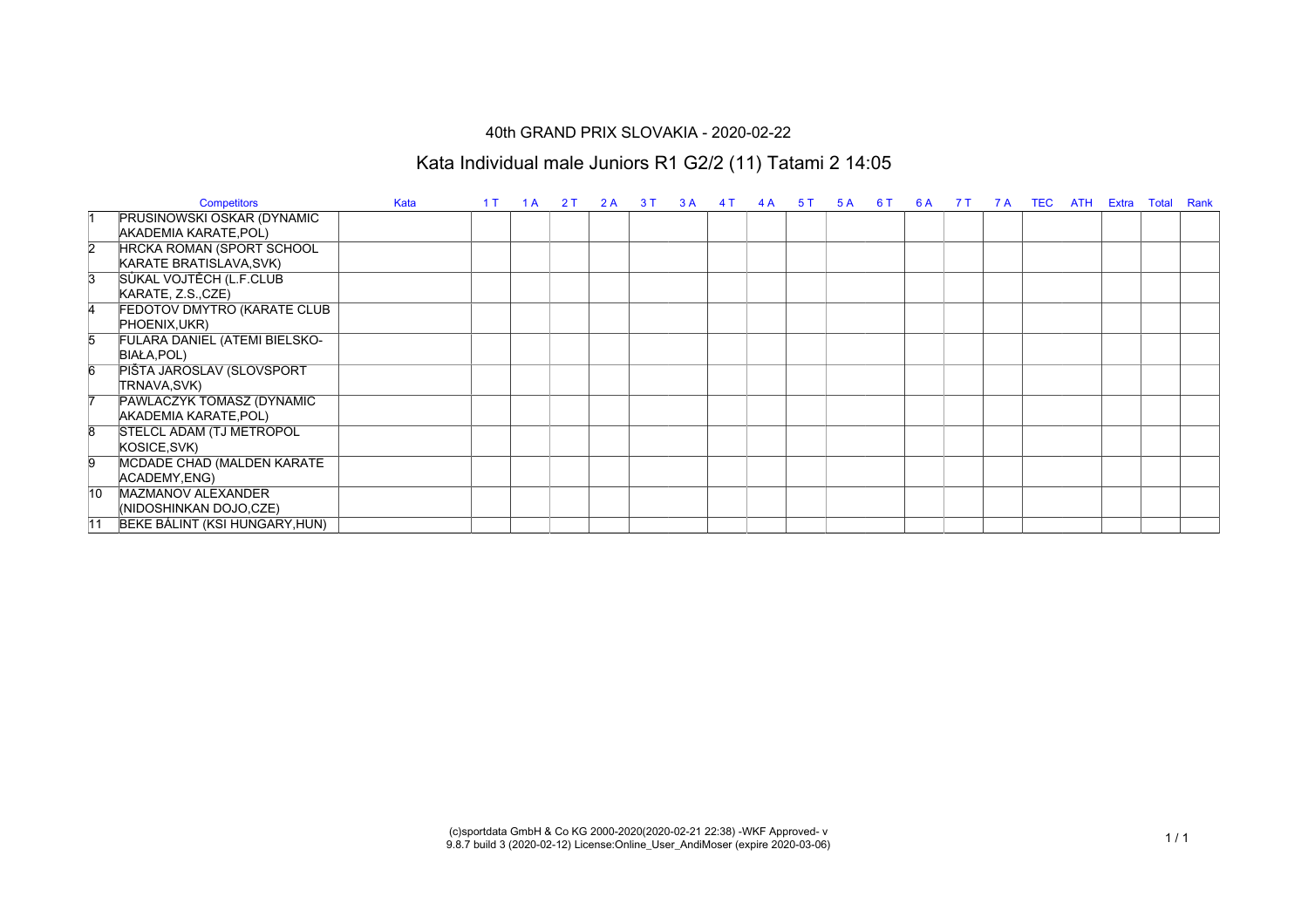# Kata Individual male Seniors R1 G1/4 (7) Tatami 3 08:00

|              | <b>Competitors</b>                   | Kata | 1 A | 2T |  |  |  |  |  |  | 2A 3T 3A 4T 4A 5T 5A 6T 6A 7T 7A TEC ATH Extra Total | Rank |
|--------------|--------------------------------------|------|-----|----|--|--|--|--|--|--|------------------------------------------------------|------|
|              | <b>PRIČINS IVARS (BUSHIDO KARATE</b> |      |     |    |  |  |  |  |  |  |                                                      |      |
|              | CLUB LATVIA 1, LAT)                  |      |     |    |  |  |  |  |  |  |                                                      |      |
| 2            | KIM VALENTIN (KARATE VIDNOE          |      |     |    |  |  |  |  |  |  |                                                      |      |
|              | TEAM, RUS)                           |      |     |    |  |  |  |  |  |  |                                                      |      |
| $\mathbf{3}$ | DUHAN DARIUS (SPORT SCHOOL           |      |     |    |  |  |  |  |  |  |                                                      |      |
|              | KARATE BRATISLAVA, SVK)              |      |     |    |  |  |  |  |  |  |                                                      |      |
| 4            | SZCZYPKOWSKI MAKSYMILIAN             |      |     |    |  |  |  |  |  |  |                                                      |      |
|              | (BUDOKAN WROCŁAW, POL)               |      |     |    |  |  |  |  |  |  |                                                      |      |
| 5            | ERMENC IVAN (CROATIA,CRO)            |      |     |    |  |  |  |  |  |  |                                                      |      |
|              | <b>FABIAN PETER (DUKLA BANSKÁ</b>    |      |     |    |  |  |  |  |  |  |                                                      |      |
|              | BYSTRICA, SVK)                       |      |     |    |  |  |  |  |  |  |                                                      |      |
|              | <b>BABINSKI BARTLOMIEJ (BUDOKAN</b>  |      |     |    |  |  |  |  |  |  |                                                      |      |
|              | WROCŁAW, POL)                        |      |     |    |  |  |  |  |  |  |                                                      |      |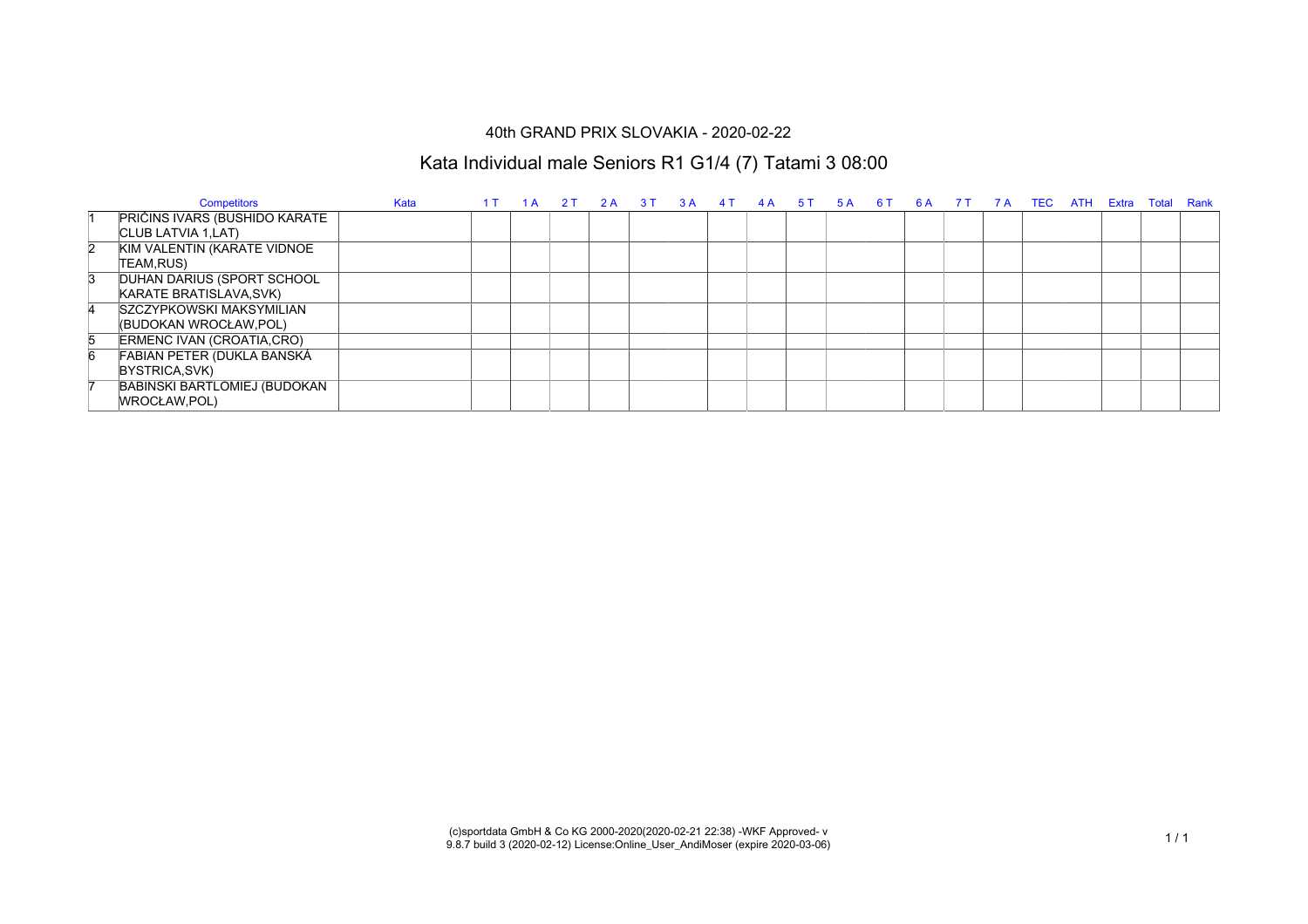# Kata Individual male Seniors R1 G2/4 (7) Tatami 3 08:30

|              | <b>Competitors</b>             | Kata | 1 A | 2T | 2 A | 3T | $3A$ 4T | 4 A | 5 T | 5 A | 6 T | 6 A | 7T | 7 A | <b>TEC</b> | ATH | Extra | Total | Rank |
|--------------|--------------------------------|------|-----|----|-----|----|---------|-----|-----|-----|-----|-----|----|-----|------------|-----|-------|-------|------|
|              | KÖSTENBAUMER HANNES (INOUE-    |      |     |    |     |    |         |     |     |     |     |     |    |     |            |     |       |       |      |
|              | HA KARATE-DO FELDKIRCHEN, AUT) |      |     |    |     |    |         |     |     |     |     |     |    |     |            |     |       |       |      |
| $\mathsf{2}$ | SOLOMUN_NIKOLA (CROATIA,CRO)   |      |     |    |     |    |         |     |     |     |     |     |    |     |            |     |       |       |      |
|              | STELCL ADAM (TJ METROPOL       |      |     |    |     |    |         |     |     |     |     |     |    |     |            |     |       |       |      |
|              | KOSICE, SVK)                   |      |     |    |     |    |         |     |     |     |     |     |    |     |            |     |       |       |      |
| 14           | <b>SULEJCZAK ŁUKASZ</b>        |      |     |    |     |    |         |     |     |     |     |     |    |     |            |     |       |       |      |
|              | <b>COGÓLNOPOLSKIE</b>          |      |     |    |     |    |         |     |     |     |     |     |    |     |            |     |       |       |      |
|              | <b>STOWARZYSZENIE</b>          |      |     |    |     |    |         |     |     |     |     |     |    |     |            |     |       |       |      |
|              | SHOTOKAN, POL)                 |      |     |    |     |    |         |     |     |     |     |     |    |     |            |     |       |       |      |
| 15           | TAMBORLANI MATTEO (TARO KAN    |      |     |    |     |    |         |     |     |     |     |     |    |     |            |     |       |       |      |
|              | KARATE TEAM BRNO, CZE)         |      |     |    |     |    |         |     |     |     |     |     |    |     |            |     |       |       |      |
| $6^{\circ}$  | NAGY BOTOND (KSI HUNGARY, HUN) |      |     |    |     |    |         |     |     |     |     |     |    |     |            |     |       |       |      |
|              | CSIBA DÁVID (KARATE KLUB IPPON |      |     |    |     |    |         |     |     |     |     |     |    |     |            |     |       |       |      |
|              | DUNAJSKÁ STREDA, SVK)          |      |     |    |     |    |         |     |     |     |     |     |    |     |            |     |       |       |      |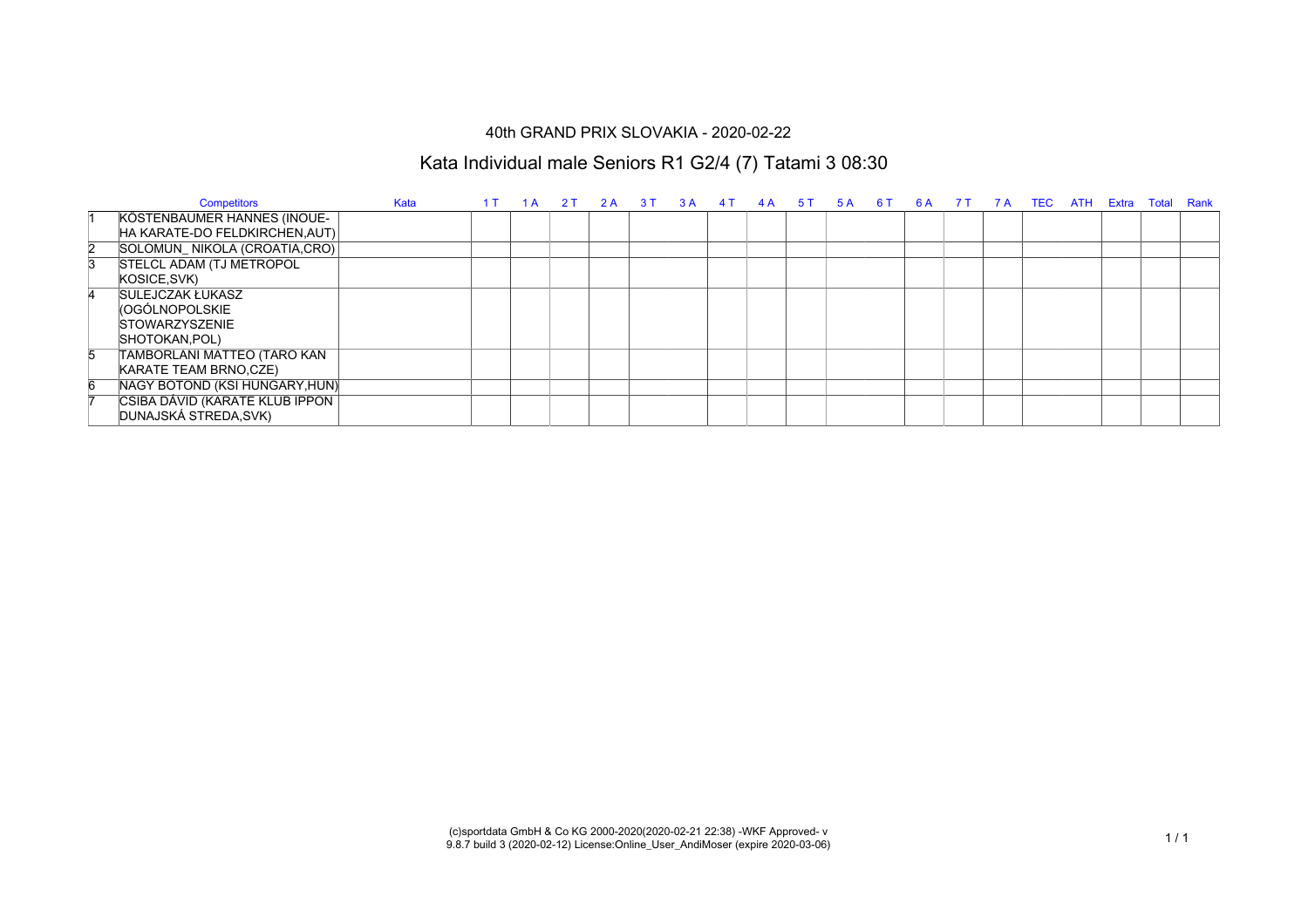# Kata Individual male Seniors R1 G3/4 (7) Tatami 4 08:00

|                | <b>Competitors</b>             | Kata | 1 A | $\sim$ 2 T |  |  |  |  |  |  | 2A 3T 3A 4T 4A 5T 5A 6T 6A 7T 7A TEC ATH Extra Total | Rank |
|----------------|--------------------------------|------|-----|------------|--|--|--|--|--|--|------------------------------------------------------|------|
|                | RELIC MATIJA (CROATIA,CRO)     |      |     |            |  |  |  |  |  |  |                                                      |      |
| $\overline{2}$ | PAJĄK WOJCIECH (KLUB KARATE    |      |     |            |  |  |  |  |  |  |                                                      |      |
|                | SONKEI, POL)                   |      |     |            |  |  |  |  |  |  |                                                      |      |
| $\mathbf{3}$   | SZOLÁR PAVOL (C.B.U.M BUDOKAN  |      |     |            |  |  |  |  |  |  |                                                      |      |
|                | ZVOLEN, SVK)                   |      |     |            |  |  |  |  |  |  |                                                      |      |
| <sup>4</sup>   | <b>FORSTER VINCENT (KARATE</b> |      |     |            |  |  |  |  |  |  |                                                      |      |
|                | VORARLBERG, AUT)               |      |     |            |  |  |  |  |  |  |                                                      |      |
| 5              | KASPRZYK BARTOSZ (ARASHI       |      |     |            |  |  |  |  |  |  |                                                      |      |
|                | LEGNICA, POL)                  |      |     |            |  |  |  |  |  |  |                                                      |      |
| 6              | <b>PINTER MORENO EMANUELLE</b> |      |     |            |  |  |  |  |  |  |                                                      |      |
|                | (CROATIA,CRO)                  |      |     |            |  |  |  |  |  |  |                                                      |      |
|                | PIŠTA JAROSLAV (SLOVSPORT      |      |     |            |  |  |  |  |  |  |                                                      |      |
|                | TRNAVA, SVK)                   |      |     |            |  |  |  |  |  |  |                                                      |      |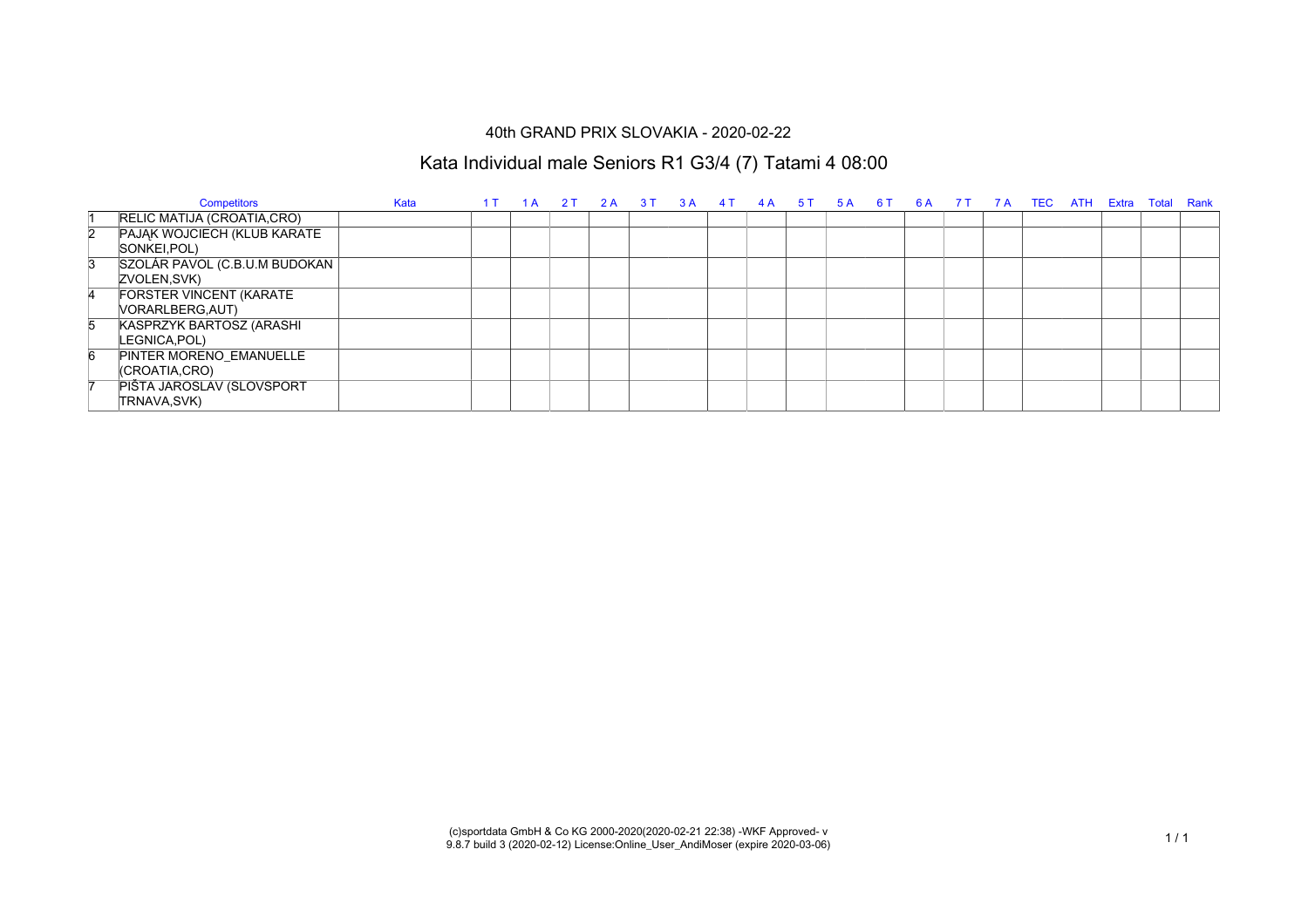# Kata Individual male Seniors R1 G4/4 (7) Tatami 4 08:30

|    | <b>Competitors</b>             | Kata | 1 A | 2T | 2A | 3T | 3A | 4T | 4 A | 5T | 5 A | 6 T | 6 A | 7 T | 7 A | TEC | ATH | Extra | Total | Rank |
|----|--------------------------------|------|-----|----|----|----|----|----|-----|----|-----|-----|-----|-----|-----|-----|-----|-------|-------|------|
|    | VANČO DOMINIK (KARATE KLUB     |      |     |    |    |    |    |    |     |    |     |     |     |     |     |     |     |       |       |      |
|    | KRETOVIČ KOŠICE, SVK)          |      |     |    |    |    |    |    |     |    |     |     |     |     |     |     |     |       |       |      |
| 12 | CIEŚLIK SZYMON (LUDOWY         |      |     |    |    |    |    |    |     |    |     |     |     |     |     |     |     |       |       |      |
|    | ZESPÓŁ SPORTOWY KARATE-DO      |      |     |    |    |    |    |    |     |    |     |     |     |     |     |     |     |       |       |      |
|    | GŁUBCZYCE, POL)                |      |     |    |    |    |    |    |     |    |     |     |     |     |     |     |     |       |       |      |
|    | ŠENJUG MAKS LUKA               |      |     |    |    |    |    |    |     |    |     |     |     |     |     |     |     |       |       |      |
|    | (CROATIA,CRO)                  |      |     |    |    |    |    |    |     |    |     |     |     |     |     |     |     |       |       |      |
| 14 | <b>VALET PATRICK (INOUE-HA</b> |      |     |    |    |    |    |    |     |    |     |     |     |     |     |     |     |       |       |      |
|    | KARATE-DO FELDKIRCHEN, AUT)    |      |     |    |    |    |    |    |     |    |     |     |     |     |     |     |     |       |       |      |
|    | SZILÁGYI GERGŐ (JUSTITIA FUJI- |      |     |    |    |    |    |    |     |    |     |     |     |     |     |     |     |       |       |      |
|    | YAMA SE, HUN)                  |      |     |    |    |    |    |    |     |    |     |     |     |     |     |     |     |       |       |      |
| l6 | KNÁPEK TOMÁŠ (BUDO KAN         |      |     |    |    |    |    |    |     |    |     |     |     |     |     |     |     |       |       |      |
|    | Z.S., CZE                      |      |     |    |    |    |    |    |     |    |     |     |     |     |     |     |     |       |       |      |
|    | SMOLIGA JULIAN_ENRIK (KARATE   |      |     |    |    |    |    |    |     |    |     |     |     |     |     |     |     |       |       |      |
|    | KLUB NOVÉ ZÁMKY, SVK)          |      |     |    |    |    |    |    |     |    |     |     |     |     |     |     |     |       |       |      |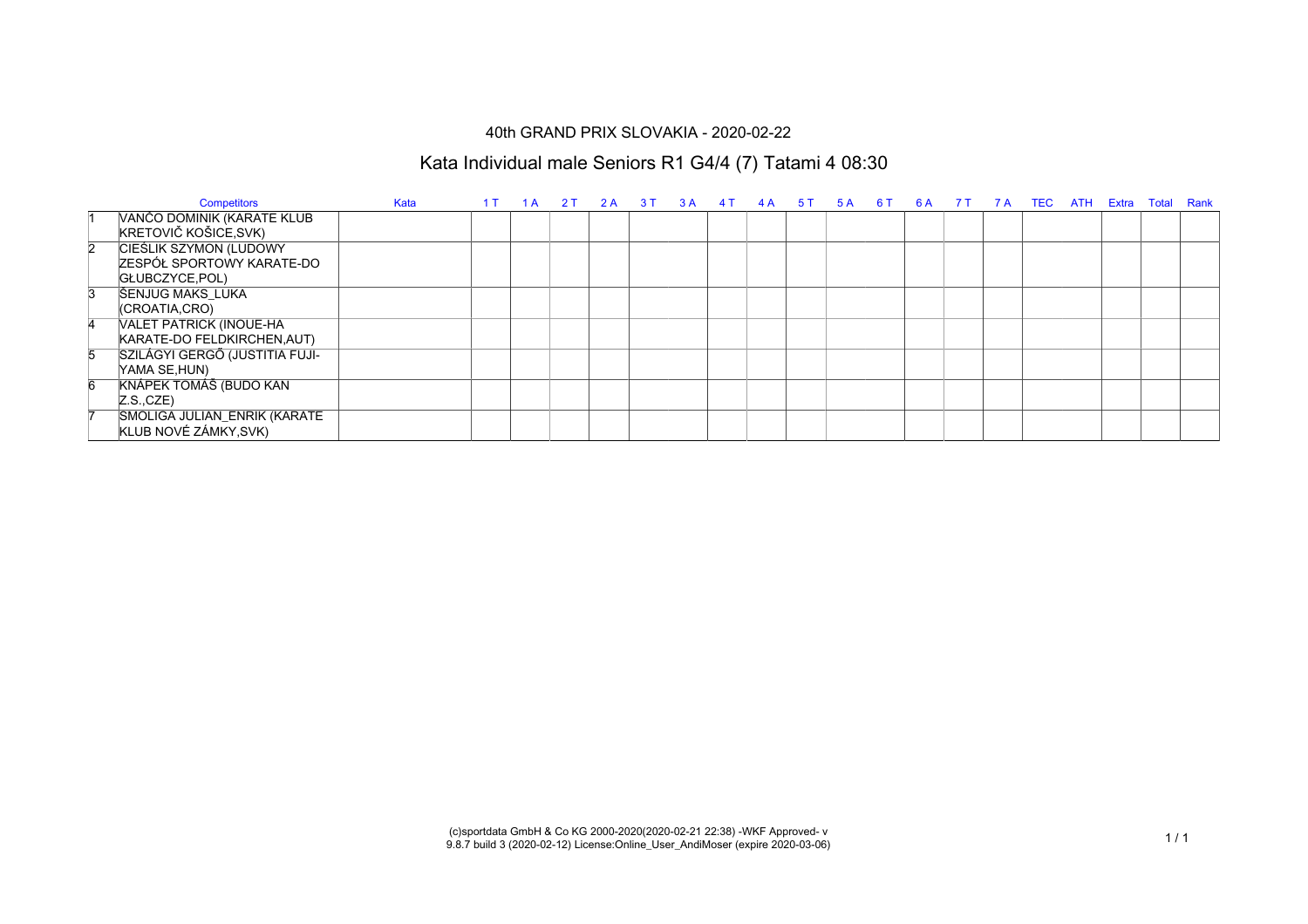# Kata Individual male U21 R1 G1/2 (6) Tatami 3 12:35

|              | <b>Competitors</b>             | Kata | 1T | <b>1 A</b> | 2T | 2A | 3T | $3A$ 4T | 4 A | 5T | <b>5A</b> | 6 T | 6 A | 7T | <b>7A</b> | <b>TEC</b> | ATH | Extra | Total | Rank |
|--------------|--------------------------------|------|----|------------|----|----|----|---------|-----|----|-----------|-----|-----|----|-----------|------------|-----|-------|-------|------|
|              | SZOLÁR PAVOL (C.B.U.M BUDOKAN) |      |    |            |    |    |    |         |     |    |           |     |     |    |           |            |     |       |       |      |
|              | ZVOLEN, SVK)                   |      |    |            |    |    |    |         |     |    |           |     |     |    |           |            |     |       |       |      |
| $\mathsf{2}$ | KASPRZYK BARTOSZ (ARASHI       |      |    |            |    |    |    |         |     |    |           |     |     |    |           |            |     |       |       |      |
|              | LEGNICA, POL)                  |      |    |            |    |    |    |         |     |    |           |     |     |    |           |            |     |       |       |      |
| 3            | TAMBORLANI MATTEO (TARO KAN    |      |    |            |    |    |    |         |     |    |           |     |     |    |           |            |     |       |       |      |
|              | KARATE TEAM BRNO, CZE)         |      |    |            |    |    |    |         |     |    |           |     |     |    |           |            |     |       |       |      |
| 14           | SULEJCZAK ŁUKASZ               |      |    |            |    |    |    |         |     |    |           |     |     |    |           |            |     |       |       |      |
|              | <b>(OGÓLNOPOLSKIE</b>          |      |    |            |    |    |    |         |     |    |           |     |     |    |           |            |     |       |       |      |
|              | <b>STOWARZYSZENIE</b>          |      |    |            |    |    |    |         |     |    |           |     |     |    |           |            |     |       |       |      |
|              | SHOTOKAN, POL)                 |      |    |            |    |    |    |         |     |    |           |     |     |    |           |            |     |       |       |      |
| 15           | SZILÁGYI GERGŐ (JUSTITIA FUJI- |      |    |            |    |    |    |         |     |    |           |     |     |    |           |            |     |       |       |      |
|              | YAMA SE, HUN)                  |      |    |            |    |    |    |         |     |    |           |     |     |    |           |            |     |       |       |      |
| 6            | STOCKINGER TOBIAS (FRIEWAYS    |      |    |            |    |    |    |         |     |    |           |     |     |    |           |            |     |       |       |      |
|              | KARATEKLUB, AUT)               |      |    |            |    |    |    |         |     |    |           |     |     |    |           |            |     |       |       |      |